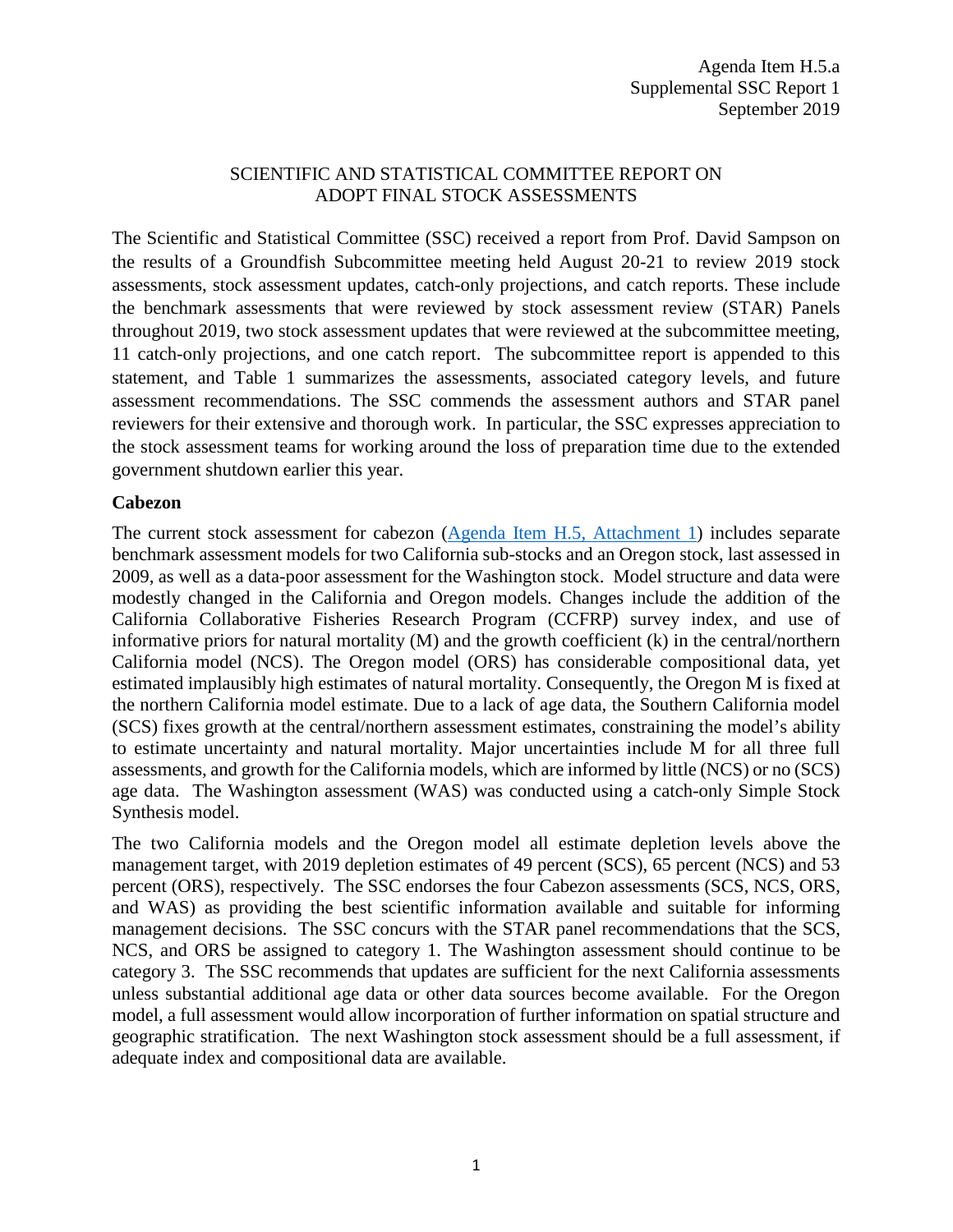## **Longnose Skate**

The 2019 longnose skate stock assessment [\(Agenda Item H.5, Attachment 5\)](https://www.pcouncil.org/wp-content/uploads/2019/08/H5_Att5_Longnose-skate_Full_E-Only_SEPT2019BB.pdf) includes considerable improvements to landings and discard estimates relative to those in the 2007 assessment, a particular challenge for skate stocks given that landings were not routinely recorded to the species level prior to 2009. Natural mortality and the West Coast Groundfish Bottom Trawl Survey (WCGBTS) catchability coefficient (*q*) are estimated using informative priors. The estimated depletion in 2019 is 57 percent. The catchability of the WCGBT survey is used to set the low and high states of nature in the decision table.

The SSC endorses the longnose skate assessment as the best scientific information available and suitable for informing management decisions. Given the lack of recruitment deviations in the assessment model, the model's inability to fit the indices, and the weak information content of the available data, the SSC recommends that the stock be assigned to category 2. The SSC concurs with the STAR Panel recommendation that the next assessment could be an update, provided future fishing removals remain well below the overfishing limit (OFL).

# **Big Skate**

The big skate stock assessment [\(Agenda Item H.5, Attachment 3\)](https://www.pcouncil.org/wp-content/uploads/2019/08/H5_Att3_Big_Skate_2019_Full_E-Only_SEPT2019BB.pdf) is the first for this species off the U.S. West Coast, and is modeled as a coastwide assessment. Strong assumptions were required to estimate historical discards (and dead catches), as big skate have only been sorted from other skate species since 2015. The model includes a new prior for the WCGBT survey q developed by the Stock Assessors Team (STAT) during the STAR Panel review. The assessment model provided weak support for the assumed steepness of 0.4. As in longnose skate, the major axis of uncertainty in the decision table was *q* of the WCGBT survey. Depletion in 2019 is estimated to be 79 percent.

The SSC endorses the big skate assessment as the best scientific information available and suitable for informing management decisions. Given the lack of recruitment deviations in the assessment model for big skate, the SSC recommends that the stock be assigned to category 2. The SSC concurs with the STAR Panel recommendation that the next assessment could be an update, provided future fishing removals remain well below the OFL.

# **Sablefish**

The last full assessment of sablefish for the U.S. West Coast was in 2011, with an update completed in 2015. Major changes in the 2019 assessment [\(Agenda Item H.5, Attachment 7\)](https://www.pcouncil.org/wp-content/uploads/2019/08/H5_Att7_Sablefish_Full_E-Only_SEPT2019BB.pdf) include pooling of hook-and-line and pot gear into a single fixed gear fishery, the exclusion of all the length composition data (except data associated with the WCGBTS) due to tensions among data sources in the model, a change in the fixed steepness value from 0.60 to 0.70, and the inclusion of a recruitment index based on the environmental time series of sea level. In addition to tension between length and age data, other major uncertainties were associated with spatial and temporal variability in growth, spatial stock structure, and the modeling of retention curves. Despite these uncertainties, the WCGBTS index and compositional data are informative with respect to both abundance trends and recruitment variability.

Spawning output has been relatively stable over the past decade with depletion close to the management target level during that time. In 2019, the sablefish stock is estimated to be at 39 percent of unfished spawning output. However, abundance is projected to increase, and the spawning output is projected to be above the target level in 2021. This trend is driven in part by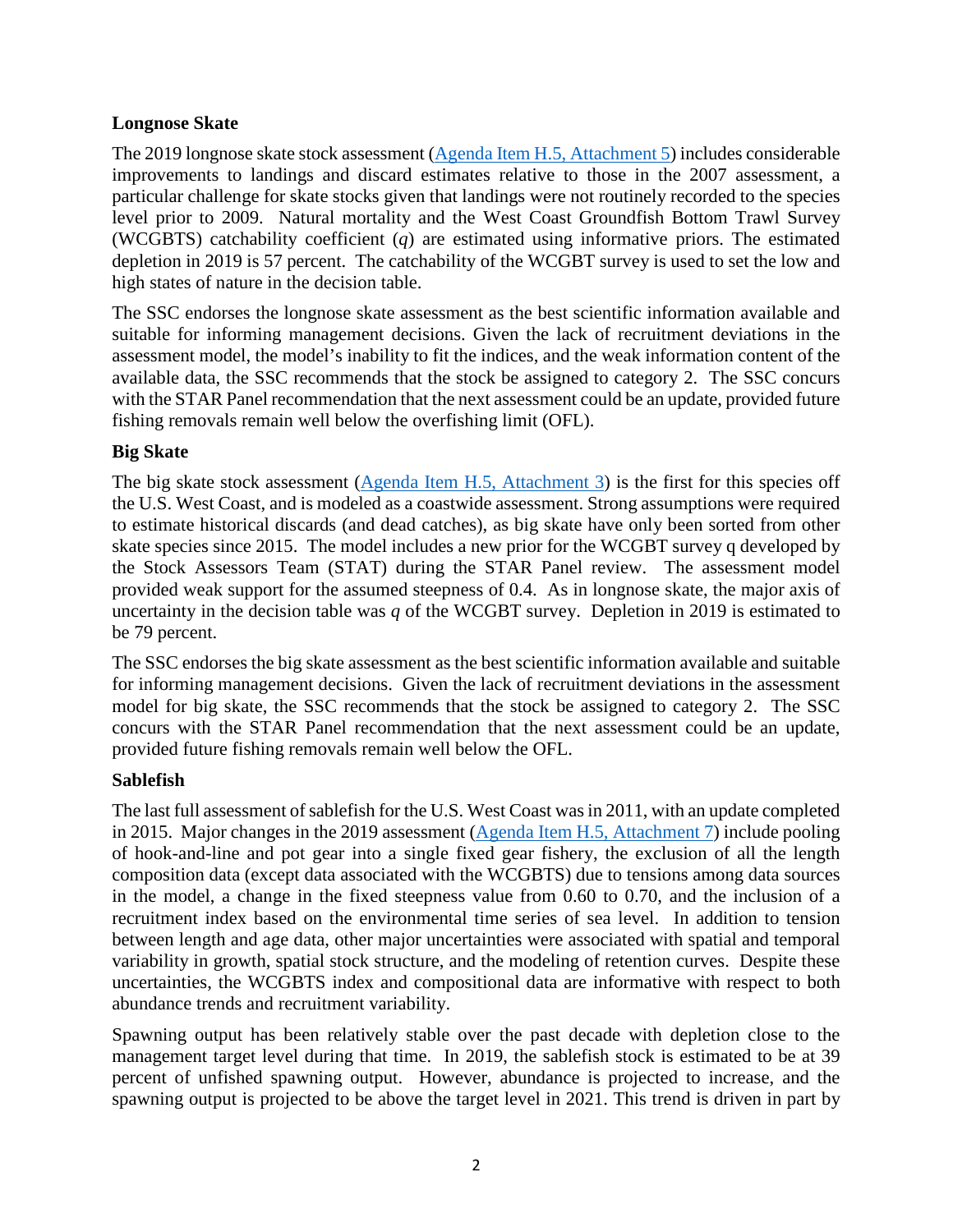the estimated, but highly uncertain, size of the 2016 year class. The assessment document includes an extensive analysis of ecosystem considerations, and the STAT reported progress of on-going investigations into the regional spatial structure of the population, spatial patterns in growth, and initial efforts to consider a spatially explicit NE Pacific model.

The SSC endorses the sablefish stock assessment as the best scientific information available and suitable for informing management decisions. As the assessment has reliable age composition data to inform growth and recruitment and an informative survey trend, the SSC recommends that sablefish be assigned to category 1. The SSC recommends that the next sablefish assessment be a full assessment due to the technical issues discussed in the STAR Panel and Groundfish Subcommittee reports, pending research advances in these areas. However, an update in the near future may be appropriate given recent indications of potentially strong incoming year-classes.

# **Cowcod**

The current assessment for cowcod south of Point Conception [\(Agenda Item H.5, Attachment 9\)](https://www.pcouncil.org/wp-content/uploads/2019/08/H5_Att9_Cowcod_2019_Full_E-Only_SEPT2019BB.pdf) uses the Stock Synthesis model rather than the Bayesian surplus production model (XDB-SRA) used in the 2013 assessment. The new assessment includes indices from six fishery-independent data sources (most of which were also included in the 2013 model), as well as length and age composition data. A major contributor of uncertainty with the cowcod assessment is the lack of adequate data (particularly age data) for estimating growth, natural mortality, and recruitment.

The base model estimates that spawning output has been steadily increasing since the late 1980s when the stock was estimated to be at 9 percent of unfished level. The current depletion estimate is 57 percent of unfished spawning output in 2019. Sensitivity analyses demonstrate that when the lower productivity assumptions associated with the 2013 model are applied to the current model (e.g., lower steepness and M), the model results are very comparable to those of the 2013 model.

The SSC endorses the cowcod stock assessment as the best scientific information available and suitable for informing management decisions. The SSC recommends that cowcod be assigned to category 2, as recruitment deviations were not estimated. The SSC recommends that an update assessment would be sufficient unless substantial new information is available. The SSC strongly recommends that if a fishery for cowcod resumes, collecting age data from fisheries landings should be a high priority.

The SSC notes that near-term harvest levels based on standard projections would imply taking annual harvests substantially above the long-term equilibrium maximum sustained yield (MSY) estimate (73 mt) for this stock. The SSC also notes that under the low state of nature, the stock is not currently rebuilt, and does not rebuild during the projection period under base model catch assumptions(although it also does not decline during the projection period). The low state of nature stock trajectory does rebuild under the low state of nature catch projections. These observations may be worth consideration in choosing an annual catch limit (ACL) for this stock.

# **Gopher Rockfish / Black-and-Yellow Rockfish Complex**

This is the first full assessment for gopher rockfish and black-and-yellow rockfish (GBYR) as a species complex [\(Agenda Item H.5, Attachment 11\)](https://www.pcouncil.org/wp-content/uploads/2019/08/H5_Att11_GPHR_BYEL_draft_assessment_Full_E-Only_SEPT2019BB.pdf). The current assessment includes information from landings, discards, age and length composition data, and six sources of fishery-dependent and fishery-independent abundance indices, including indices and age data from the CCFRP. Spawning output has been steadily decreasing since the mid-2000s when the stock was estimated to be at 77 percent of unfished spawning output, the highest level since the early-1970s, to a current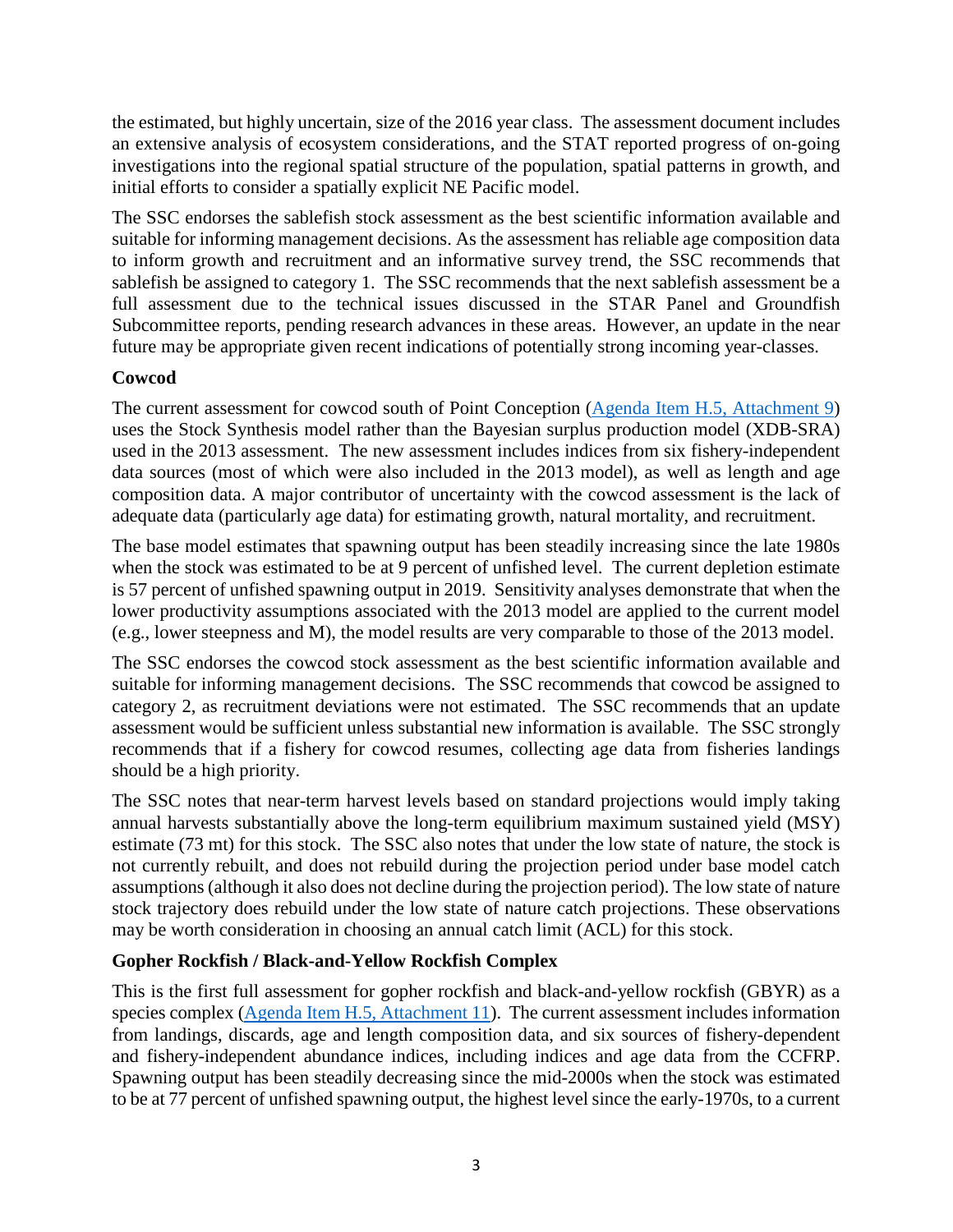depletion estimate of 44 percent of the unfished level. Major sources of uncertainty are the potential for spatial and species-specific differences in life history parameters (e.g., growth) and that the abundance indices were not fit well in the model. Steepness and M were fixed in the base model, while recruitment deviations and growth were estimated.

The SSC endorses the GBYR stock assessment as the best scientific information available and suitable for informing management decisions. The SSC recommends that GBYR be assigned to category 2, largely due to the fact that this assessment is for a species complex. The SSC recommends that the next GBYR assessment be a full assessment if there are substantial increases in information (i.e., improved information on growth, or an improved age-0 index); otherwise, it could be an update assessment.

# **Petrale Sole**

The petrale sole update [\(Agenda Item H.5, Attachment 13\)](https://www.pcouncil.org/wp-content/uploads/2019/08/H5_Att13_Petrale_2019_Update_Full_E-Only_SEPT2019BB.pdf) is the second update of a 2013 benchmark assessment. The most influential new information is the updated WCGBTS index, which initially continued the sharply increasing trend observed in the 2011-2014 time period, with indications of a leveling off and a downturn in the latest year (2018). Landings have increased in the last four years (2015-2018) relative to the previous four years (2011-2014), consistent with the stock being rebuilt and continuing to increase in abundance. The current depletion estimate for 2019 is 39 percent; however, the trajectory of the stock is forecast to decline as the large 2006- 2008 cohorts are fished down, as recent recruitments (2010-2016) have been below average. The estimated steepness in the new assessment declined slightly (from 0.90 to 0.84) relative to the 2015 assessment estimate.

Both the Groundfish Subcommittee and the SSC discussed technical aspects of how the low and high states of nature for the decision table were developed. The final decision table should better reflect the uncertainty of the assessment.

The SSC endorses the petrale sole stock assessment update as the best scientific information available and suitable for informing management decisions. The SSC recommends this assessment be assigned to category 1 as was done for the 2015 update. The SSC recommends that, barring unexpected or conflicting indicators from survey or catch data, the next petrale sole assessment could be an update, due to the high information content of the survey.

# **Widow Rockfish**

The widow rockfish update [\(Agenda Item H.5, Attachment 14\)](https://www.pcouncil.org/wp-content/uploads/2019/08/H5_Att14_2019WidowUpdatev5_Full_E-Only_SEPT2019BB.pdf) is the first update of the 2015 benchmark assessment. The updated data and time series include a notable (albeit noisy) upward trend over most of the last few years that was fit reasonably well by the model and driven by several recent strong year classes (2008, 2010, 2013, and 2014). The revised depletion estimate was slightly lower than what was projected in the 2015 assessment, but maintains the ongoing increase in abundance, such that the model estimated a 2019 depletion of 92 percent. The axis of uncertainty for the decision table was a combination of natural mortality, steepness, and the strength of the 2013 recruitment.

The SSC endorses the widow rockfish update stock assessment as the best scientific information available and suitable for informing management decisions. The SSC recommends this assessment be assigned to category 1 (as was the 2015 benchmark). The SSC recommends that the next widow rockfish assessment could be an update, although a benchmark assessment may be appropriate if catches continue to increase substantially.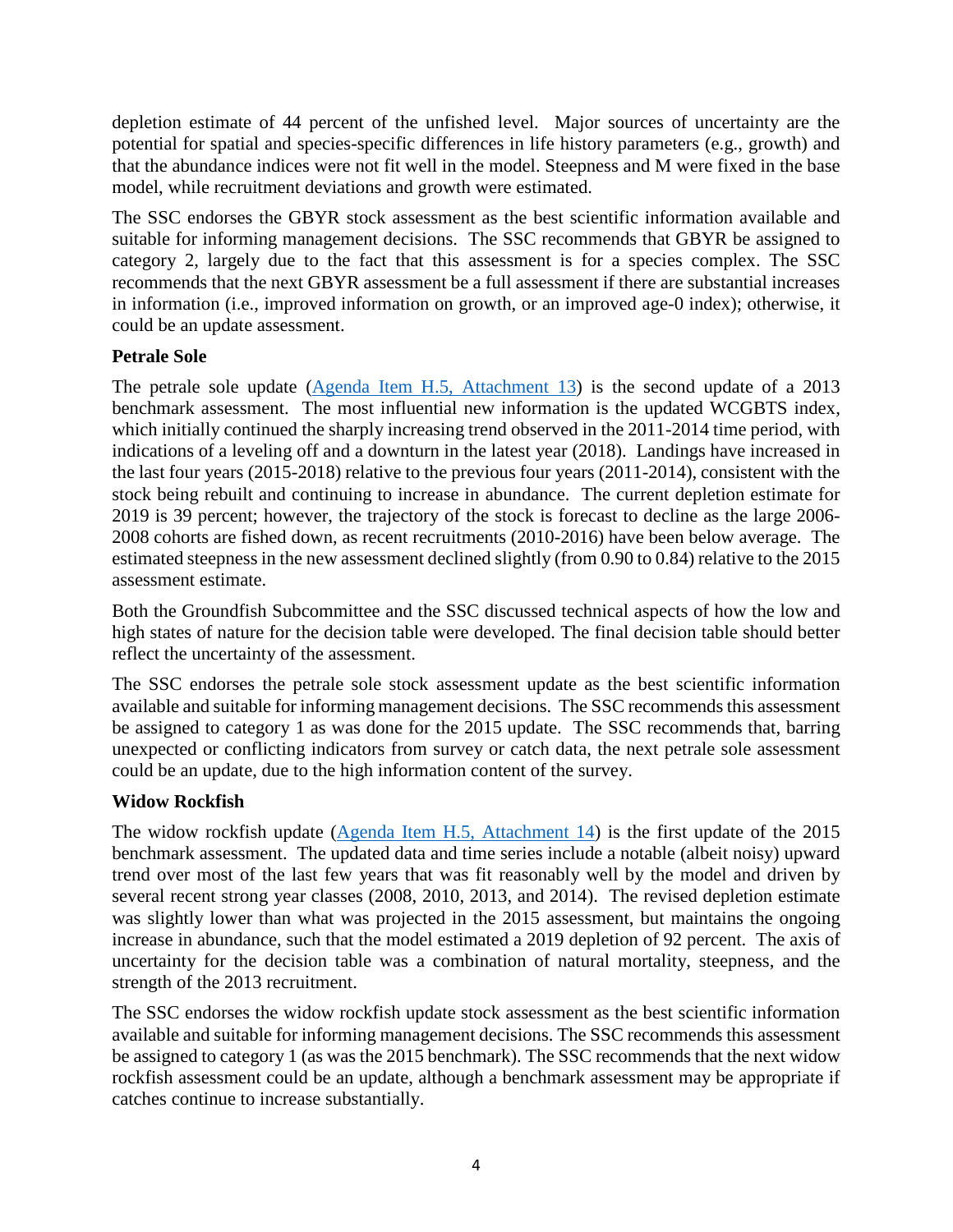## **Catch-Only Projections**

The SSC reviewed catch streams and model results from 11 catch-only projections. In each case, comparisons were made between the projected catches from the last assessment and the catch streams used in the catch-only projections, which were provided by the GMT. These GMTprovided values were also compared against the recently released Groundfish Expanded Mortality Multiyear (GEMM) product from the West Coast Groundfish Observer Program (WCGOP). Projected biomass from the last assessment and from the catch-only projections were compared to ensure any differences were consistent with projected versus realized catches.

The SSC recommends that the catch-only projections for black rockfish (CA, OR, and WA), blackgill rockfish (S. of Cape Mendocino), the blue/deacon rockfish complex (CA only), darkblotched rockfish, Dover sole, lingcod, rougheye/blackspotted rockfish, longspine thornyhead, and China rockfish to be the best scientific information available and suitable to support management decisions. The SSC identified minor problems or pending questions related to the catch-only projections for canary rockfish and shortspine thornyhead, which will be revised for the November 2019 Council meeting.

#### **Yelloweye Rockfish Catch report**

Recent catches have all been below the 20 mt ACL. The WCGOP values (18.4 and 17.2 mt) are very close to those given in the catch report.

#### **Future SSC Considerations**

The SSC notes that the current spawning potential ratio (SPR) target for elasmobranchs (0.5) is not consistent with the steepness value  $(0.4)$  and the biomass target of B<sub>40%</sub> assumed in the assessments for longnose and big skate, as the SPR harvest rates will lead to equilibrium biomass levels significantly lower than the 40 percent level assumed by the harvest control rule. A metaanalysis of productivity estimates for elasmobranchs should be conducted to explore possible revisions to the current steepness value, SPR proxy for  $F_{MSY}$  and/or biomass target.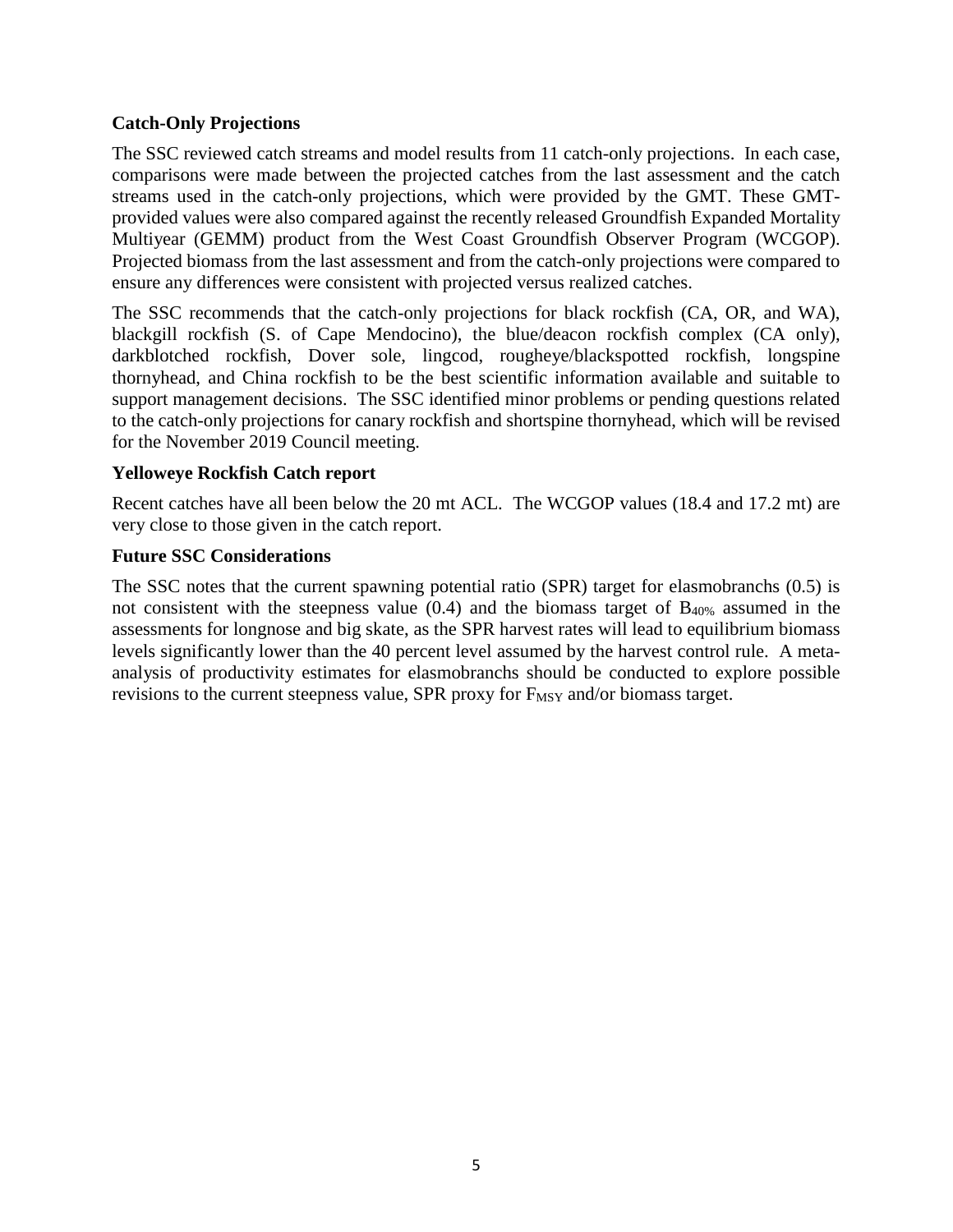Table 1. Summary of stock assessments, category recommendations, and recommendations for future assessments. Note that the "next assessment" column does not reflect numerous and varied caveats that are reflected in this report, as well as the STAR panel reports, which should be considered when future decisions are being made.

| <b>Species / Complex</b>                       | Area                                         | Category       | <b>Next Assessment</b> |  |
|------------------------------------------------|----------------------------------------------|----------------|------------------------|--|
| Cabezon                                        | S of Point Conception                        | $\mathbf{1}$   | <b>Update OK</b>       |  |
| Cabezon                                        | Pt Conception to OR<br>Border $(42^{\circ})$ | $\mathbf{1}$   | <b>Update OK</b>       |  |
| Cabezon                                        | <b>OR</b>                                    | $\mathbf{1}$   | Full (with caveats)    |  |
| Cabezon                                        | <b>WA</b>                                    | 3              | Full (with caveats)    |  |
| <b>Big Skate</b>                               | Coastwide                                    | $\overline{2}$ | <b>Update OK</b>       |  |
| Longnose Skate                                 | Coastwide                                    | $\overline{2}$ | <b>Update OK</b>       |  |
| Sablefish                                      | Coastwide                                    | $\mathbf{1}$   | Full (with caveats)    |  |
| Cowcod                                         | S of Point Conception                        | $\overline{2}$ | Full (with caveats)    |  |
| Cowcod                                         | Pt Conception to Cape<br>Mendocino           | 3              | <b>Update OK</b>       |  |
| Gopher / Black-and-Yellow<br><b>Rf</b> Complex | S of Cape Mendocino                          | $\overline{2}$ | Full (with caveats)    |  |
| Petrale Sole                                   | Coastwide                                    | $\mathbf{1}$   | <b>Update OK</b>       |  |
| <b>Widow Rockfish</b>                          | Coastwide                                    | $\mathbf{1}$   | <b>Update OK</b>       |  |

PFMC 09/15/19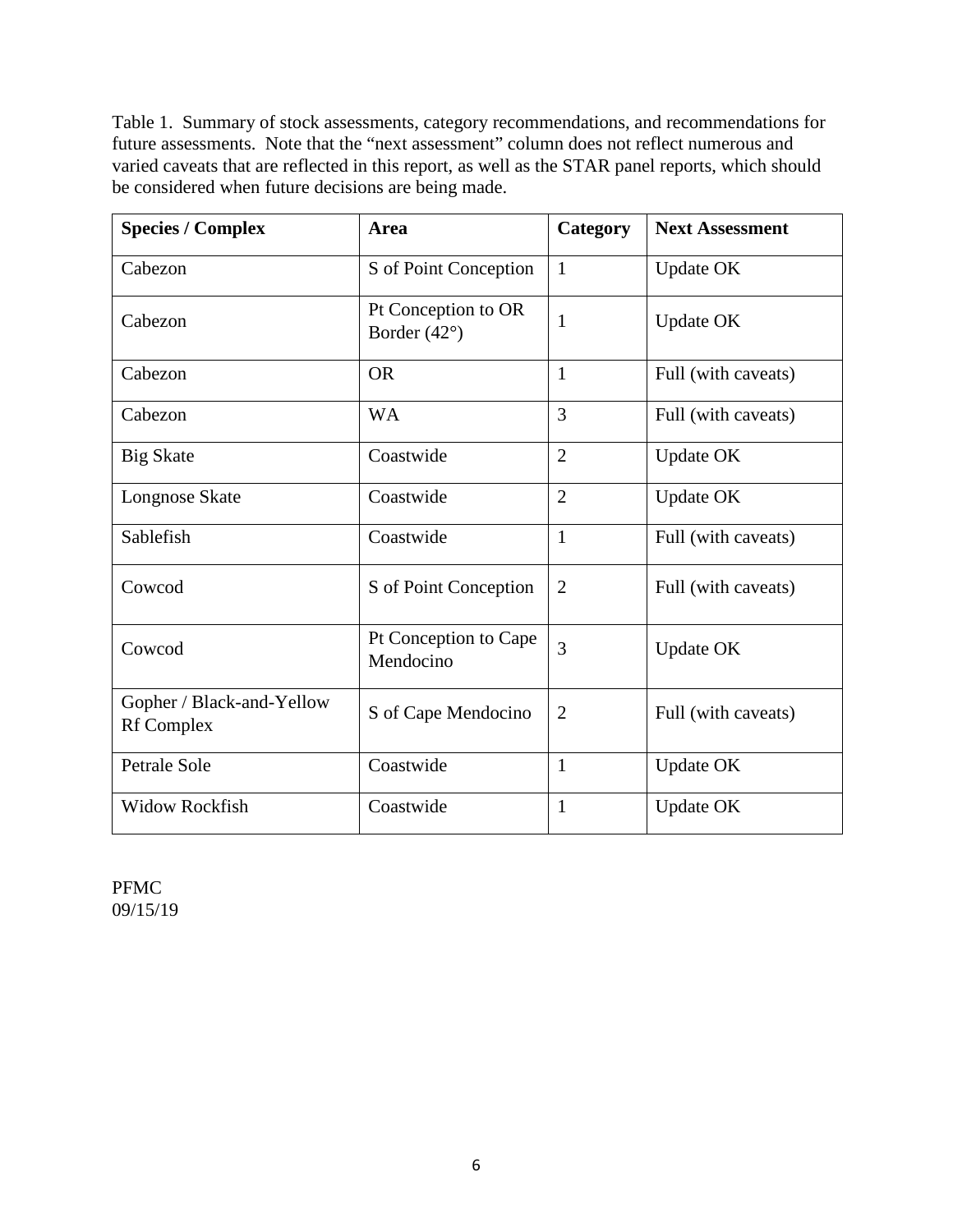# **Report of the Groundfish Subcommittee Review**

# **of the 2019 Groundfish Stock Assessments**

The Auditorium

NOAA Fisheries, Northwest Fisheries Science Center

2725 Montlake Boulevard East

Seattle, Washington 98112

20 – 21 August 2019

#### **Introduction**

The Groundfish Subcommittee (GFSC) of the Scientific and Statistical Committee (SSC) met at the Northwest Fisheries Science Center (NWFSC) facility in Seattle on 20-21 August 2019 to review the new groundfish stock assessments that will be considered by the full SSC and the Pacific Fishery Management Council (PFMC) at the September 2019 Council meeting. These included the benchmark assessments that were reviewed by STAR Panels throughout the Spring and Summer of 2019, two stock assessment updates that were reviewed only at this meeting (noting that updates serve the purpose of "resetting" the sigma clock), and numerous "catch only" projections that were also only reviewed at this meeting (noting that "catch only" projections do not reset the sigma clock, but often lead to changes in OFL and ABC projections by virtue of accounting for differences between forecast and realized catches from past assessments). As laid out in the Terms of Reference for Stock Assessments, this late-summer meeting is intended to provide time for a more thorough review of the new assessments than would otherwise be available to the SSC at the September Council meeting, when the assessments must be formally accepted for use in the groundfish harvest specifications process.

The workshop began with a welcome by the GFSC chair, Dr. David Sampson, followed by a round of self-introductions from the workshop attendees. A list of attendees and the meeting agenda are appended to this report.

#### **Disclaimer**

This report describes presentations and documents reviewed at the GFSC meeting on 20-21 August 2019. Some of the documents were revised as a result of the GFSC's review and a few of the comments below no longer apply.

#### **Cabezon Full Assessment**

Dr. Jason Cope and Dr. Aaron Berger of NWFSC, who were leads for the stock assessment team (STAT), presented the Cabezon stock assessments (Agenda Item H.5, Attachment 1). Two substocks were assessed in California in addition to separate assessments in Oregon and Washington. The California and Oregon assessments were full benchmark assessments, while the Washington stock assessment, previously assessed with data-poor DB-SRA methods, utilized a different datapoor assessment platform.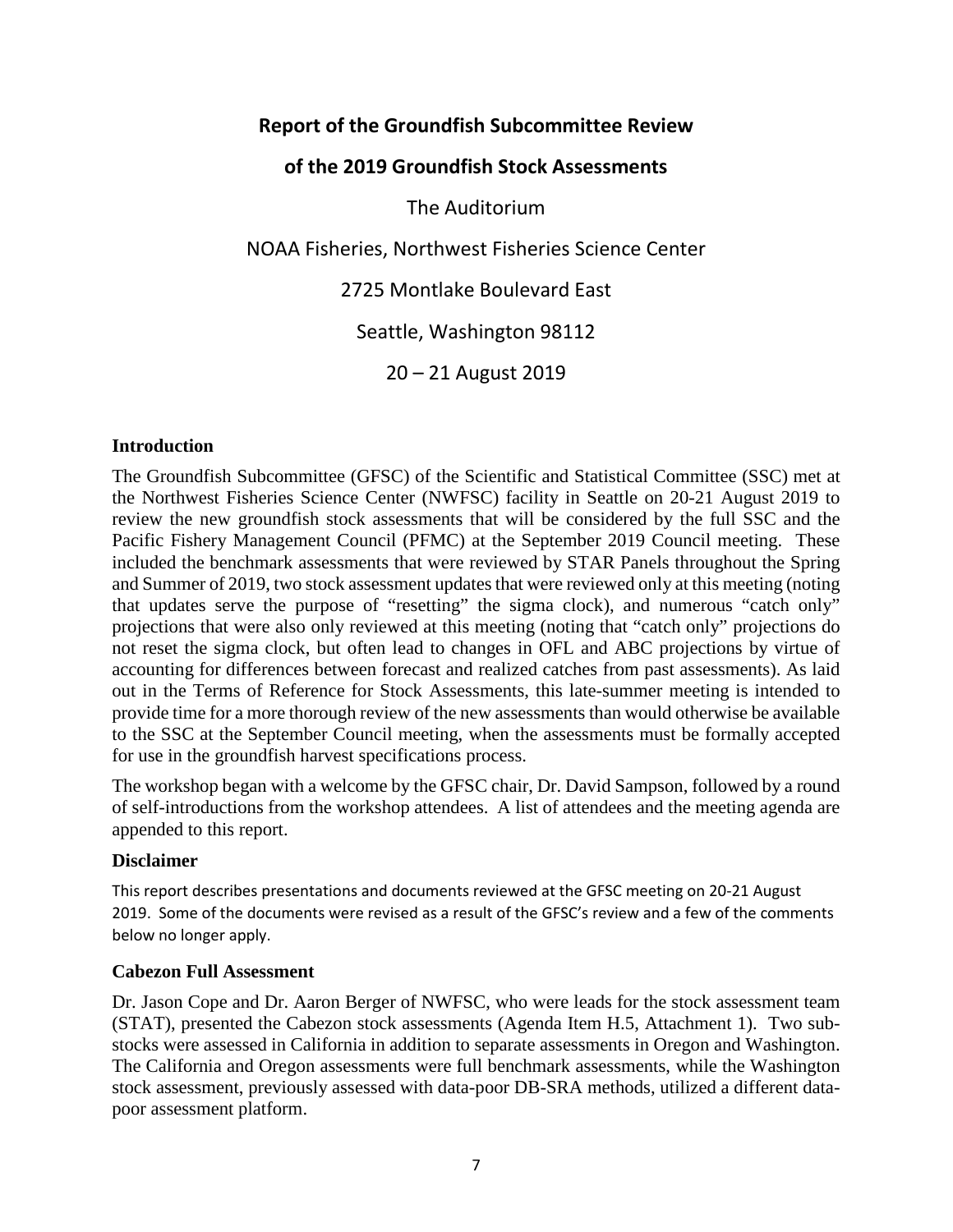Although the structure of the California stock assessment did not change appreciably from 2009 when the CA stocks were last assessed, there were some changes. The recreational catch estimates from the Marine Recreational Fisheries Statistical Survey for 1980-1995 were stratified at 36° N. lat. rather than Point Conception at 34°27' N. lat., which delineates the assessment areas. To align catch estimates with the assessment area stratification, the historical catches from 1996-1999 were used to reapportion catch north and south of Point Conception. The outcome was a reduction in the scale of the southern stock assessment. The other major change was addition of the California Collaborative Fisheries Research Program (CCFRP) survey index. Also, natural mortality and the growth coefficient *k* were estimated using priors.

The CV for 2019 spawning biomass was 38% for the northern California substock (NCS) (52% for the OFL) and 42% for the southern (SCS) California substock (46% for the OFL). Removal of the age composition data for the NCS had a significant effect on status, otherwise the model was robust. The SCS assessment was sensitive to the removal of the length composition data from boat-based fleet and little change was observed with removal of index information.

The Oregon assessment had a lower CV of 14% for spawning biomass (10% for the OFL), in part due to having fixed natural mortality. The 2009 stock assessment for Oregon had less composition data available than the 2019 assessment and many changes were made in the 2019 assessment to make use of these data and provide additional indices of abundance. The natural mortality coefficient was fixed at the value estimated in the model for the northern California substock; the *M* was similar to the 2009 Oregon assessment values. If *M* was estimated, the OR assessment produced estimates that were deemed implausibly high given life history information, at near  $0.4 \, \mathrm{y}^{-1}$ , mostly due to information from the boat-based recreational composition data. Conflict in the data affecting natural mortality estimates may be resolved in the future. Estimates of growth were another source of potential error in the Oregon assessment.

Concerns were expressed by the GMT representative Lynn Mattes of the Oregon Department of Fish and Wildlife about the lower biomass scale of the Oregon assessment compared to the 2009 assessment, despite increasing trends in abundance from indices for the recreational fishery. Given the magnitude of recent catch, the OFL resulting from the model will constrain fishing opportunities. Decision tables were based on the natural mortality values consistent with the 12.5<sup>th</sup> and 87.5th percentiles of 2019 spawning biomass.

The Washington assessment was conducted using a catch-only Simple Stock Synthesis (SSS) model instead of the previously applied DB-SRA method. The 2009 vs 2019 models also differed in using different productivity assumptions. A series of weighted and unweighted ensemble models were used, with weighting from a range of stock status priors determined using the LBSPR (Length-based Spawning Potential Ratio) software. The new estimate of MSY from the model was higher than the previous methods.

# Endorsement as the Best Scientific Information Available

The GFSC endorses the four Cabezon assessments (SCA, NCA, ORS, and WAS) as providing the best scientific information available and suitable for informing management decisions.

# Major Uncertainties and Considerations for Management Decision-Making

Major uncertainties are natural mortality for all three full assessments. Collection of length and age data by sex to address sexual dimorphism in growth rates would reduce the uncertainty associated with growth. Recruitment is the major contributor to the total likelihood informing *M*,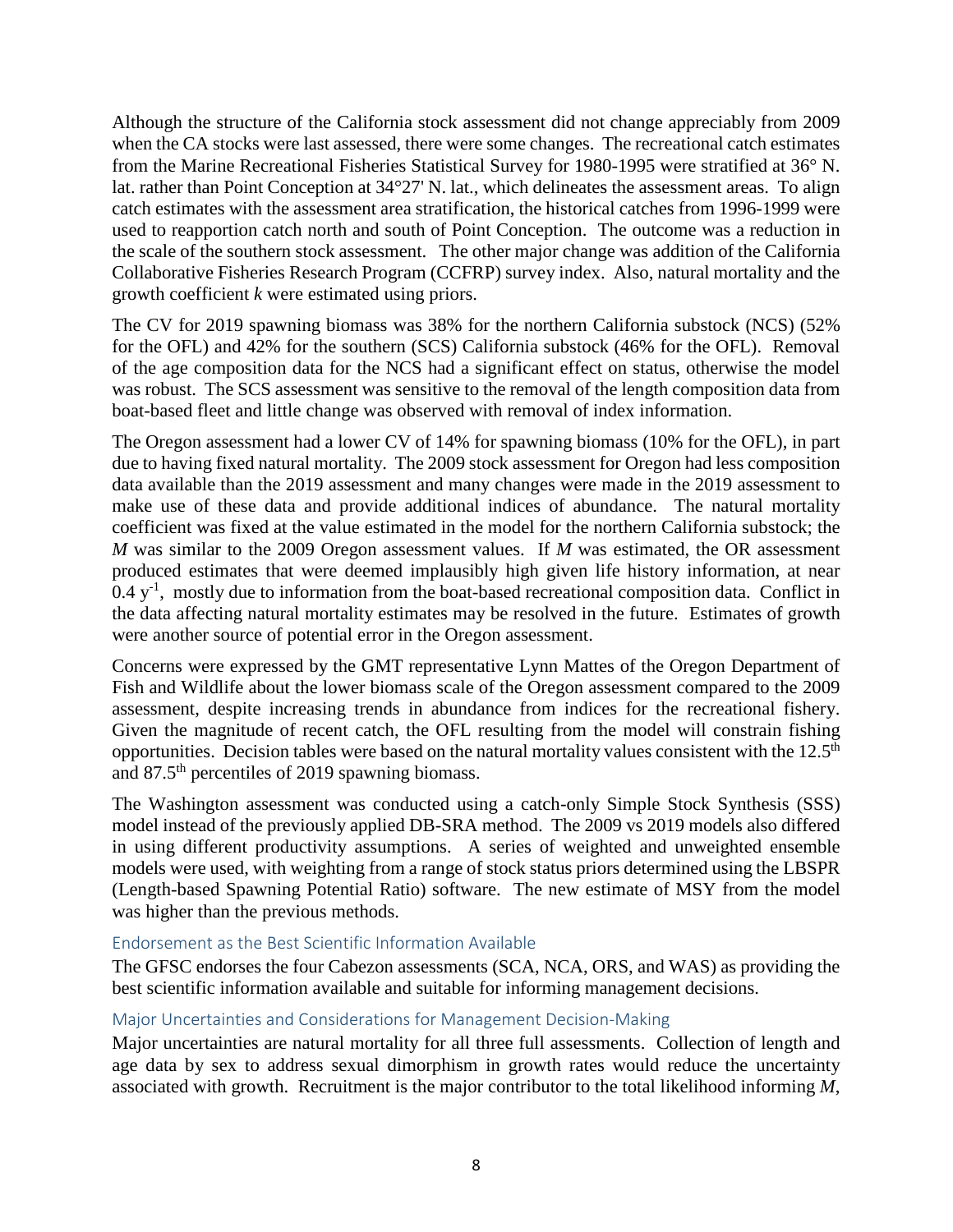largely resulting from a lack of age data in the south, making the pulse of recruitment and decline of cohorts the only information on *M*.

## Stock Category and the Sigma Recommendations

The GFSC recommends that the northern California and Oregon substocks be assigned a category 1 designation with the default sigma value of 0.5 for calculating the scientific uncertain buffer; the Washington assessment should continue to be category 3 with a default sigma of 2.0. The GFSC recommendations for these three stocks are consistent with the STAR Panel recommendations. Regarding the southern California substock (SCS), the GFSC discussed the absence of age data in the SCS assessment and that the growth curve was borrowed from the northern California model, and recommended applying a category 2 sigma for the SCS with the default sigma value of 1.0 for calculating the scientific uncertainty buffer. The STAR Panel recommended that the SCS be assigned a category 1 designation because the model estimated numerous parameters including *M*, which is integral in this assessment. The only borrowed parameters were for growth, which were fixed at the values estimated by the NCS model.

**For the SSC review of new assessments the GFSC recommends basing sigma calculations on the CV of spawning biomass**. In addition, the Executive Summary of each 2019 assessment document should report a sigma value based on the CV for the estimated OFL to provide a better understanding of uncertainty.

#### Benchmark or Update Recommendation for the Next Assessment

An update is sufficient for the next California assessments unless substantial additional age data or other data sources become available. For the Oregon assessment a full assessment would allow incorporation of further information on spatial structure and geographic stratification. The next Washington stock assessment should be a full assessment, assuming adequate composition data and an index series are available.

#### Recommended OFLs for 2021 and 2022

The OFLs by stock for the next management cycle are laid out in the table below. The OFLs for 2022 are based on the assumption that the Council choses P\* values of 0.45 for the 2021 ACL for all four stocks.

| <b>Stock</b>         | 2021 OFL (mt) | 2022 OFL (mt) |
|----------------------|---------------|---------------|
| Southern CA (SCS)    | 23.3          | 22.5          |
| Northern CA (NCS)    | 201.8         | 187.6         |
| Oregon (ORS)         | 58.3          | 56.1          |
| Washington (WAS) $*$ | 18.3          | 14.9          |

\* The OFL values here are the ensemble averages based on equal weighting of the alternative scenarios.

#### **Longnose Skate Full Assessment**

Dr. Vlada Gertseva of the NWFSC presented the new assessment for the longnose skate stock (Agenda Item H.5, Attachment 5), which was last assessed in 2007. California, Oregon and Washington were included in a single coastwide assessment area based on a lack of apparent size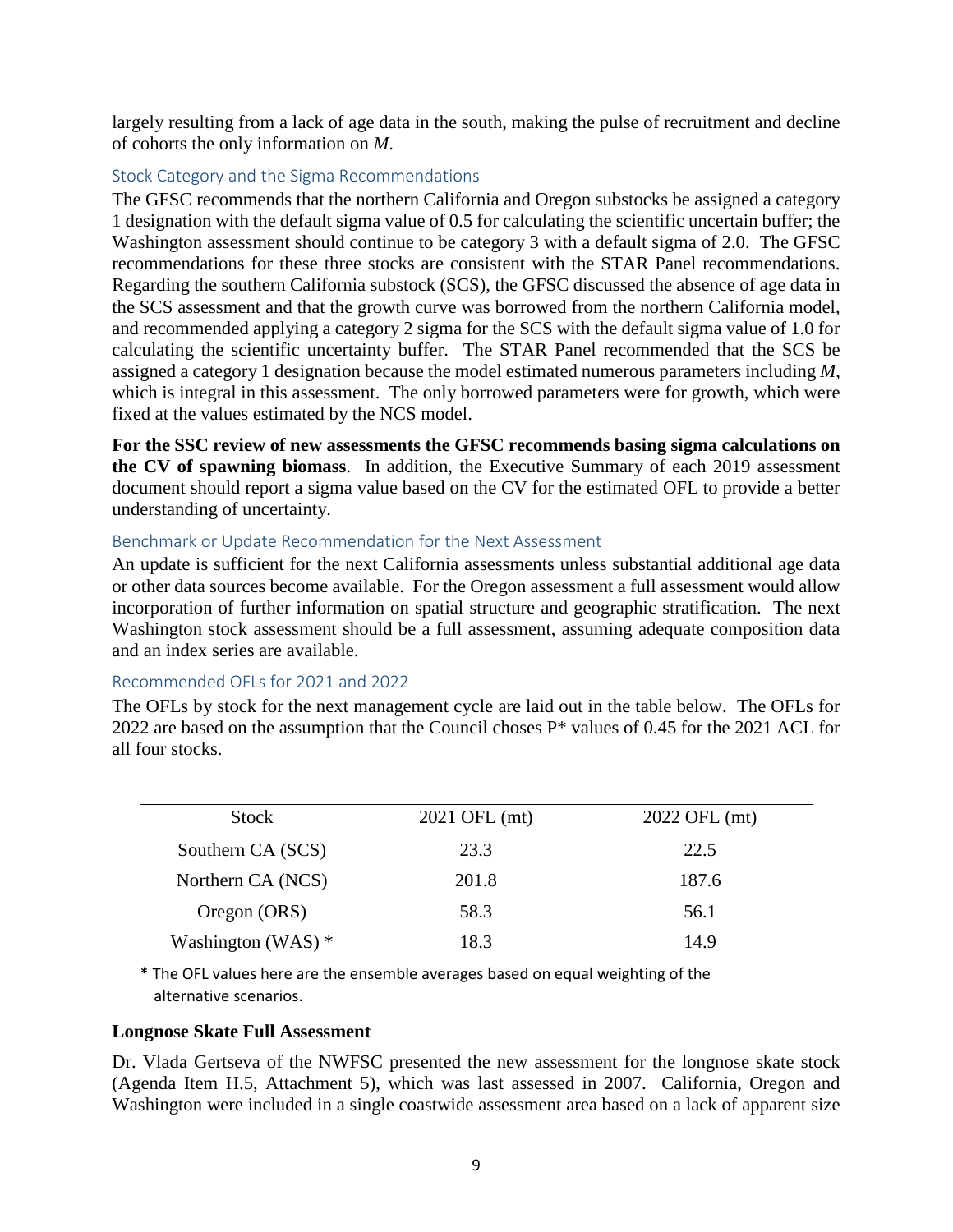structure and because no genetic differences were expected given extensive movement. Four fishing fleets were used in a single sex model. Updated maturity data were used. *M* and the West Coast Groundfish Bottom Trawl Survey (WCGBTS) catchability coefficient (*q*) were estimated using informative priors. The trawl surveys and fishery data provided compositional data to inform selectivity. Factors influencing the availability of longnose skate to the WCGBTS and their probability of capture were encapsulated in the prior for *q*. All of the indices of abundance from the five surveys had flat trends, although the Triennial survey and WCGBT indices appear to reflect a slight increase in abundance that was not captured in the model estimates. The cause of the lack of fit is an area for additional (future) analysis. Sensitivity runs that excluded the indices with increasing trends did not result in appreciable changes to the model fit or results.

Compared to the 2007 assessment, improvements were made to discard estimates and landings based on results of the skate historical catch reconstruction and resulted in enhanced estimates of catch history. The catch reconstruction was improved using data reflecting recent sorting requirements, allowing species to be sorted in the catch. Data from the 1988 Pikitch study were used in the previous assessment to estimate historical discards based on a single assumed discard fraction. Because there were limited markets for skate prior to 1995, landings were a very small fraction of the catch. Landing increased dramatically starting in 1995. In the new assessment annual total catch estimates from the West Coast Groundfish Observer Program (WCGOP) for longnose skate and Dover sole (2009-2017) were shown to be closely linearly related and the relationship was applied to annual Dover sole total mortality estimates (from the Dover sole assessment) to estimate annual total mortality of longnose skate for years prior to 2009. The historical catch multiplier feature in Stock Synthesis was used during the STAR panel to explore the potential impacts of alternative catch histories.

Sensitivity analyses indicated that maturity is a major source of uncertainty, with a new maturity curve resulting in a large increase in the spawning biomass scale compared with the 2007 assessment, though only a small change in total biomass, and a ~12% change in proxy MSY. Assumptions about the catchability coefficient (*q*) from the WCGBTS and its interaction with recruitment were explored. The estimated growth curve was sensitive to data weighting in the model, with the Dirichlet multinomial (DM) approach used in the base model compared to a combination of Francis and McAllister/Ianelli weighting used in the pre-STAR model. The pre-STAR model, with age data substantially down-weighted, produced a poorer fit to the age-atlength data, lower *M* estimates, and a three-fold increase in biomass scale. The final base model resulted in a good fit to the age at length data and the produced estimates of *M* that better correspond to the observed maximum age (26 years). Further examination would be worthwhile of the response of the model to the use of DM weighting compared to other weighting methods. The main issue appears to be that the very short time-series of age-composition data limited the utility of the Francis method, which relies on having multiple years with estimates of mean age. Also, weighting of the composition data from discards and retained catch was problematic because both were treated as coming from the same fleet and therefore received the same weighting. Independent weighting of composition data from discards versus retained catch might prove advantageous.

The catchability of the WCGBT survey was used to set the low and high states of nature in the decision table. Survey catchability for all three states of nature was estimated to be greater than one, implying that perceived fish density in the trawl path was greater than the fish density overall. It is unknown which of several possible mechanisms cause the WCGBTS catchability to be greater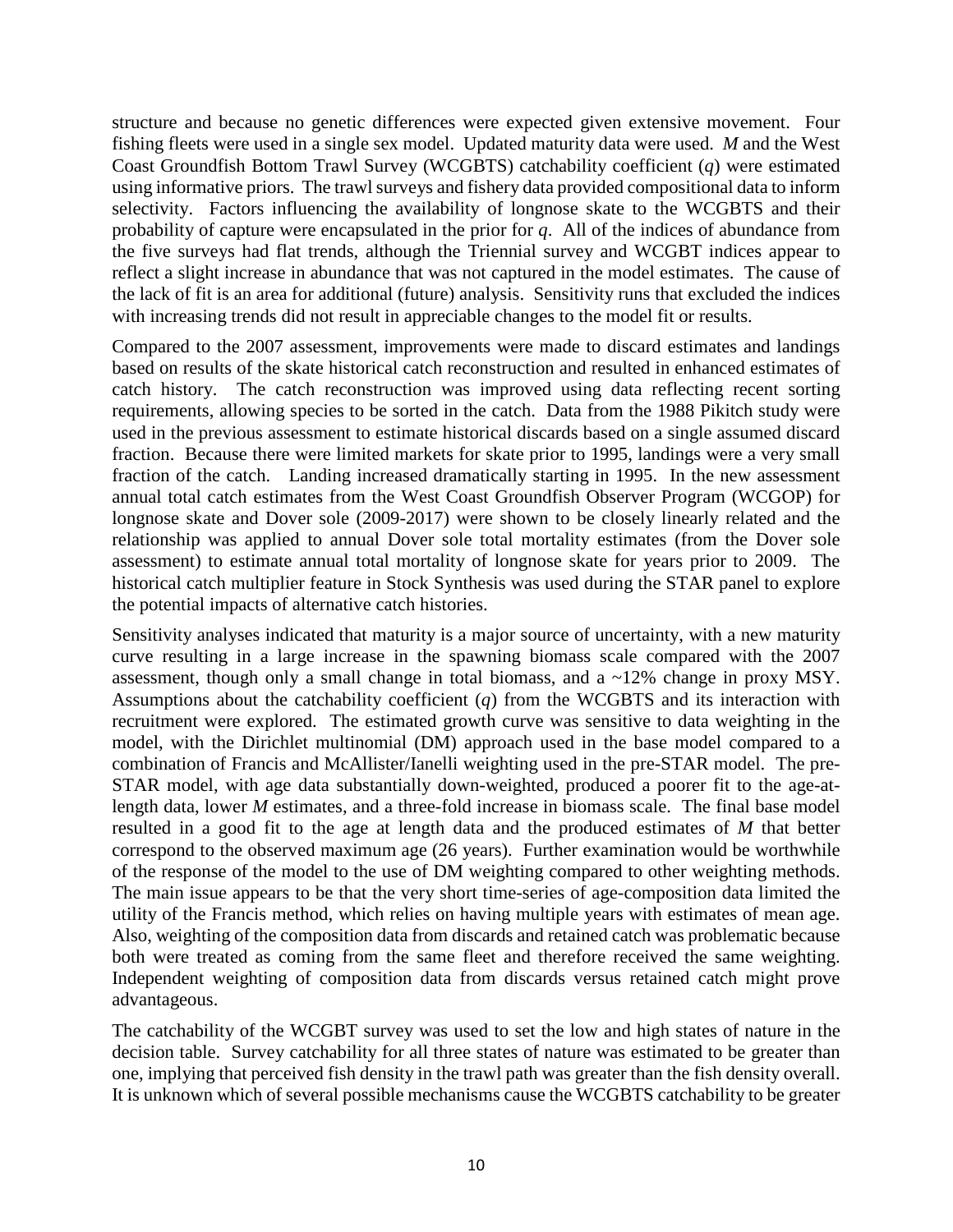than one. Studies to provide more information on time-varying estimates of natural mortality, growth, and recruitment might be useful in a future assessment. The current model structure (especially the lack of recruitment deviations) did not include any biological processes to fit the increasing trend in stock biomass implied by the WCGBT survey index. Research and data needs included further review of movement / migration and discard mortality, as well as further evaluation of *q* for the WCGBTS.

The STAR panel Chair Dr. David Sampson spoke to the value of switching to the Dirichlet Multinomial data weighting during the STAR meeting. The change in weighting moved the estimates of  $ln(q)$  away from the mean of the lognormal prior, improved the model fits to the ageat-length data, and resulted in an estimate of *M* that was much more consistent with the observed maximum age. The STAR Panel recommended a category 2 designation due to the lack of recruitment deviation estimates.

The CV based on spawning biomass estimates was  $0.27$ . The associated sigma value<sup>[1](#page-10-0)</sup> and yearspecific buffer values for scientific uncertainty were not reported in the assessment document reviewed by the GFSC but are included in the version in the September Briefing Book. The STAR panel recommended that an update assessment will be sufficient if removals remain below the OFL.

The target SPR value of 0.5, given the low *h* of 0.4, will (at equilibrium, without application of the 40-10 rule) decrease the *B*<sub>MSY</sub> to 20% of the unfished level rather than the 40% level assumed by the 40-10 harvest control rule. Consequently, the SPR for elasmobranchs may need reconsideration. The SPR harvest rate for elasmobranchs was changed in 2013 from 0.45 to 0.5 based on an analysis of results from a meta-analysis by Zhou et al. (2012) by Dr. Martin Dorn of the AFSC (PFMC 2013).

#### Endorsement as the Best Scientific Information Available

The GFSC endorses the longnose skate assessment as providing the best scientific information available and suitable for informing management decisions.

# Major Uncertainties and Considerations for Management Decision-Making

Due to the paucity of age-compositional data the model could not support the estimation of recruitment deviations. The biomass indices in the model were only weakly informative regarding the biomass scale and trends in the indices were not well fit by the model. The main sources of information determining  $ln(R_0)$  and the biomass scale were tension between the length compositional data and the prior distributions for *M* and WCGBT Survey *q*.

# Stock Category and the Sigma Recommendations

 $\overline{\phantom{a}}$ 

Given the lack of recruitment deviations in the assessment model for longnose skate, the GFSC recommends that the stock be assigned a category 2 designation with a default sigma value of 1.0 for calculating the scientific uncertain buffer. The estimated CV for the estimated 2019 spawning biomass was 0.268, corresponding to a sigma (on the log-scale) of 0.264; the estimated CV for the estimated 2019 OFL catch was also  $0.268$  (sigma =  $0.264$ ).

$$
Sigma = sqrt(\ln(1 + CV(\text{SB})^2)).
$$

<span id="page-10-0"></span><sup>1</sup> If Sigma represents the log-scale standard deviation of spawning biomass (*SB*), Sigma is related to the CV of *SB* by the following,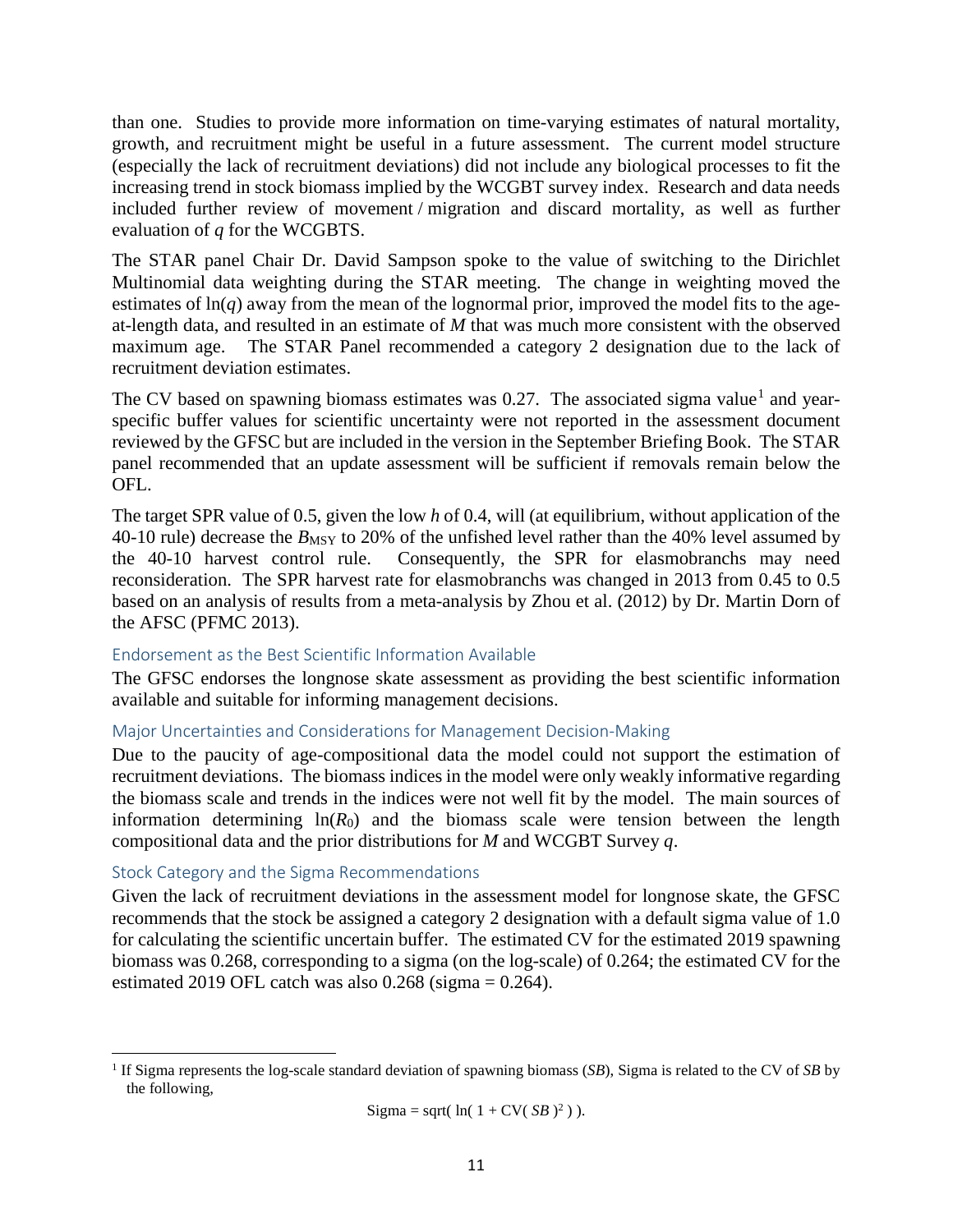#### Benchmark or Update Recommendation for the Next Assessment

The GFSC concurs with the STAR Panel recommendation that the next assessment for longnose skate could be an update assessment, given the caveat that future fishing removals remain well below the OFL.

#### Recommended OFLs for 2021 and 2022

The OFLs for the next management cycle are 2,086 mt for 2021 and 2,036 mt for 2022, based on the assumption that the Council choses a  $P^*$  of 0.45 for the 2021 ACL.

#### **Big Skate Full Assessment**

Dr. Ian Taylor of the NWFSC presented the big skate stock assessment (Agenda Item H, Attachment 3), which is the first integrated assessment for this species off the US West Coast. Data from California, Oregon and Washington were combined in a single assessment area given the evidence from tagging studies that this species is capable of long-distance movement. Unlike longnose skate, big skate have dimorphic growth, with females attaining much greater lengths than males. The STAT implemented sex-specific, length-based selectivity to address the apparent skew in sex ratio with length and used a growth cessation model to better mimic an unusual bimodal pattern evident in the length distributions for males but not for females.

Strong assumptions were required to estimate historical discards (and dead catches) because big skate have been sorted from other skate species only in recent years. Historical dead catch was reconstructed using slightly different methods from those applied to longnose skate. There were too few years with estimates of big skate annual total mortality to derive a relationship with the total mortality of other co-occurring species. The STAT assumed that estimated discard rates for longnose skate could serve as a proxy for the discard rates of big skate. Landings of big skate were divided by the associated retention rates to estimate total catch, with averaging applied to dampen large inter-annual variations in landings. To evaluate the sensitivity of the model results to the historical catch series, the STAT developed runs using the time series of petrale sole catches and F trends. The model was relatively insensitive the different methods for estimating the historical catch.

The STAT used the catch multiplier method in Stock Synthesis applied to decadal time-blocks to evaluate whether information in the model would cause the historical catches to differ from the values in the historical catch series. Using the catch multiplier approach increases the uncertainty in the model's estimates. However, in the final base model the catch multipliers were fixed at 1.0 (i.e., no change from the input historical catch series). Further exploration of using the catch multiplier approach might be fruitful as a mechanism for propagating uncertainty in the historical catches.

The assessment model essentially used the WCGBT survey index as an absolute estimate of abundance, subject to the prior on the survey *q* that was developed during the STAR meeting. The *q* prior used in the pre-STAR base model was the same prior used for longnose skate, even though big skate are known to occur in shallower depths than longnose skate. To derive the prior for big skate (during the STAR meeting) the STAT analyzed data on big skate densities in depths shallower than the WCGBT survey coverage in each of four latitudinal regions along the coast, accounting for the relative catch rates from the commercial fishery across the shallowest three depth bins. The catch rates for the shallowest two depth bins from the survey were extrapolated from the next shallowest depth bin for which data were available using proportions derived for each depth bin based on the fishery data in each latitudinal zone. Further analyses of the depth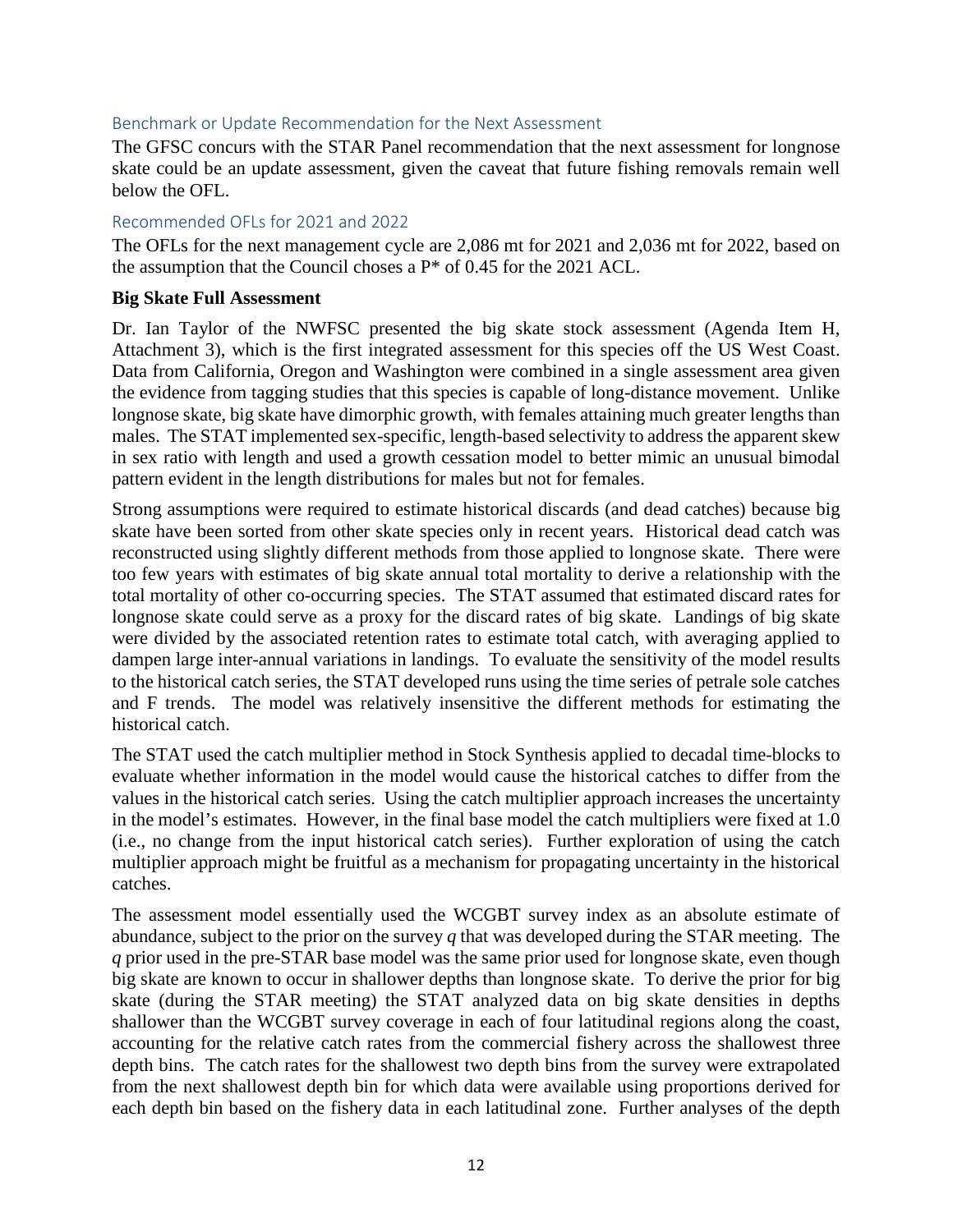distributions of big skate using additional information on bathymetry, bottom sediments, and untowable grounds may be useful in future refinements of the *q* prior, especially given the evidence of a high proportion of big skate biomass in Northern California. The survey *q* prior for big skate, relative to the *q* prior for longnose skate, was scaled down and wider.

The STAT chose to use a growth cessation model, with male growth ceasing at around 120 cm, which helped in fitting the bimodal pattern in the observed male length compositions. The length at which female growth ceases is roughly the same as the length at 50% maturity in females. The available age-at-length data (from the fishery and the WCGBTS) were best fit by the growth cessation model.

The length composition data and the WCGBT survey *q* prior dominated the model fit to the data. However, the model could not well fit the WCGBT survey index, which showed a trend that was generally increasing in recent years. Without a prior on the survey *q* parameter, the model hit a lower bound for *q* consistent with very high stock sizes. There was little change in trend or scale across the sensitivities that were explored; the prior on WCGBTS *q* anchors the biomass scale. Comparisons of DM and Francis weighting of age data showed that the Francis weighting provided a better fit.

The assessment model provided weak support for the assumed steepness of 0.4. Steepness was fixed at 0.4 primarily for consistency with the longnose skate assessments (2009 and 2019) and due to the general understanding that fecundity of skates and other elasmobranchs is relatively low. The SSC's recommendation to the Council of a target SPR of 50% was based Dorn's review of a meta-analysis by Zhou et al. (2012) of 12 *Chondrichthyes* species.

The GFSC suggested that the STAT provide additional catch projections that use an SPR value of 0.6, for comparison with the  $F_{SPR=50\%}$  projections. The GFSC also suggested that the STAT produce an additional decision table for inclusion in the September Supplemental Briefing Book that includes a set of rows with the catch streams associated with  $F_{SPR=60\%}$  (applying the same uncertainty buffer as in the current version of the decision table). Given the results of the assessment, the big skate stock appears to be in good condition and fishing at the default SPR (50%) is not likely to have an adverse effect on its status.

The major axis of uncertainty in the decision table was catchability (*q*) of the WCGBT survey, which was also the major axis of uncertainty in the decision table for longnose skate. In both decision tables the variability of the WCGBTS ln(*q*) was the base model's estimated standard deviation for  $ln(q)$ , with appropriate adjustments of the low and high  $ln(q)$  values to achieve at least as much uncertainty as indicated by the base model's estimated standard deviation for 2019 spawning biomass.

# Endorsement as the Best Scientific Information Available

The GFSC endorses the big skate assessment as providing the best scientific information available and suitable for informing management decisions.

# Major Uncertainties and Considerations for Management Decision-Making

The survey biomass indices in the model for big skate were only weakly informative regarding the biomass scale and trends were not well fit by the model. The main sources of information determining  $ln(R_0)$  were the tension between the age-compositional data (favoring a larger  $ln(R_0)$ ) and the priors plus the length data. Although the biomass scale is very uncertain, there was no evidence in the assessment document indicating that the stock was in a depleted condition. The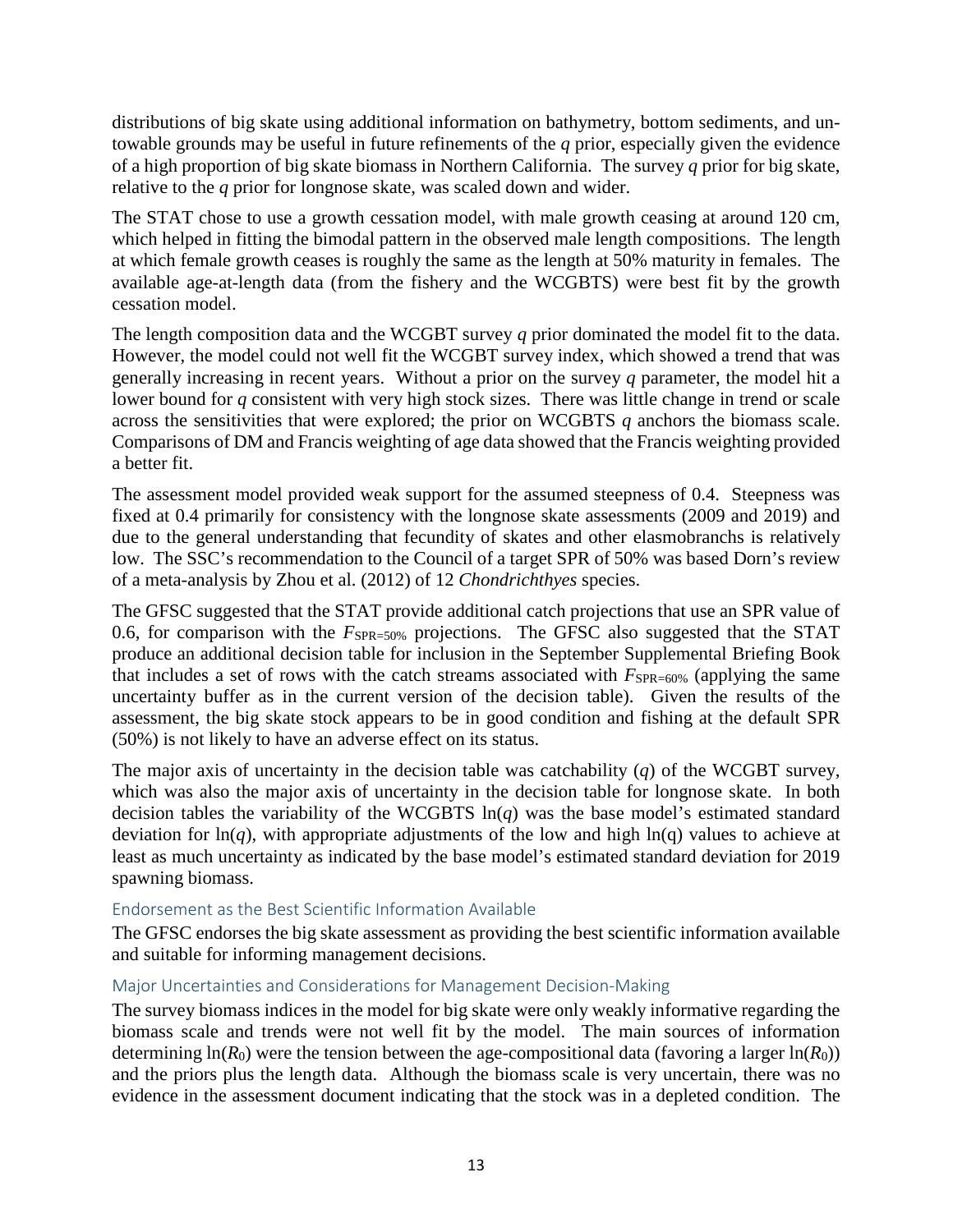GFSC notes that the projected ACL for 2021 is three times higher than the ACL for 2019, and the stock would be greatly fished down by 2030 with full ACL attainment.

# Stock Category and the Sigma Recommendations

Given the lack of recruitment deviations in the assessment model for big skate, the GFSC recommends that the stock be assigned a category 2 designation with a default sigma value of 1.0 for calculating the scientific uncertain buffer. The estimated CV for the estimated 2019 spawning biomass was 0.366, corresponding to a sigma (on the log-scale) of 0.354; the estimated CV for the estimated 2019 OFL catch was also 0.340, corresponding to a sigma of 0.331.

#### Benchmark or Update Recommendation for the Next Assessment

The GFSC concurs with the STAR Panel recommendation that the next assessment for big skate could be an update assessment, given the caveat that future fishing removals remain well below the OFL.

#### Recommended OFLs for 2021 and 2022

The OFLs for the next management cycle are 1,689.6 mt for 2021 and 1,605.8 mt for 2022, based on the assumption that the Council choses a P\* of 0.45 for the 2021 ACL.

#### **Sablefish Full Assessment**

The last full assessment of Sablefish for the U.S. West Coast was in 2011, with an update assessment completed in 2015. The current assessment (Agenda Item H.5, Attachment 7) used Stock Synthesis version 3.30 and included updates to the historical catch reconstruction, age and length composition data, abundance indices, and the recruitment index based on the environmental time series of sea level. Hook-and-line and pot gear were combined in this assessment and treated as a single fleet. Steepness was fixed at 0.70, a change from previous assessments that fixed steepness at 0.60. The change in *h* was justified on the basis of increasing evidence of good stock productivity even at relatively small stock sizes and because a value of 0.70 is more consistent with other ground fish species. Annual recruitment variation (sigma-R) was fixed at 1.4 and natural mortality rates were estimated by gender using the Hamel prior (based on maximum ages of 102 years for females and 91 years for males).

The approach for data weighting was an important source of uncertainty in this assessment. The pre-STAR base model, which included all the length and age data and used DM weighting, was not sensitive to the choice of data weighting method. The post-STAR base model, which included length data only from the WCGBTS and applied the Francis method for data weighting, had improved fits to the index data and more consistently weighted the single set of length composition data with all of the age composition data. The DM weighting was not used in the post-STAR base model as it heavily weighted the single length composition data set (from the WCGBTS), resulting in poor fits to the WCGBTS survey index. During the STAR meeting the decision was taken to exclude all the length composition data except data associated with the WCGBTS due to a general inability of the model to resolve tensions amongst the different data sources. Specifically, the estimation of *M* was sensitive to varying model weights of the length data versus the age data. Also, the Panel were provided evidence of regional differences in growth that could complicate signals in the length data if there were temporal changes in the spatial distribution of catches. The approach taken in the post-STAR base model (excluding most of the length compositions) better allowed the age composition data to inform the estimation of *M*. Other major uncertainties were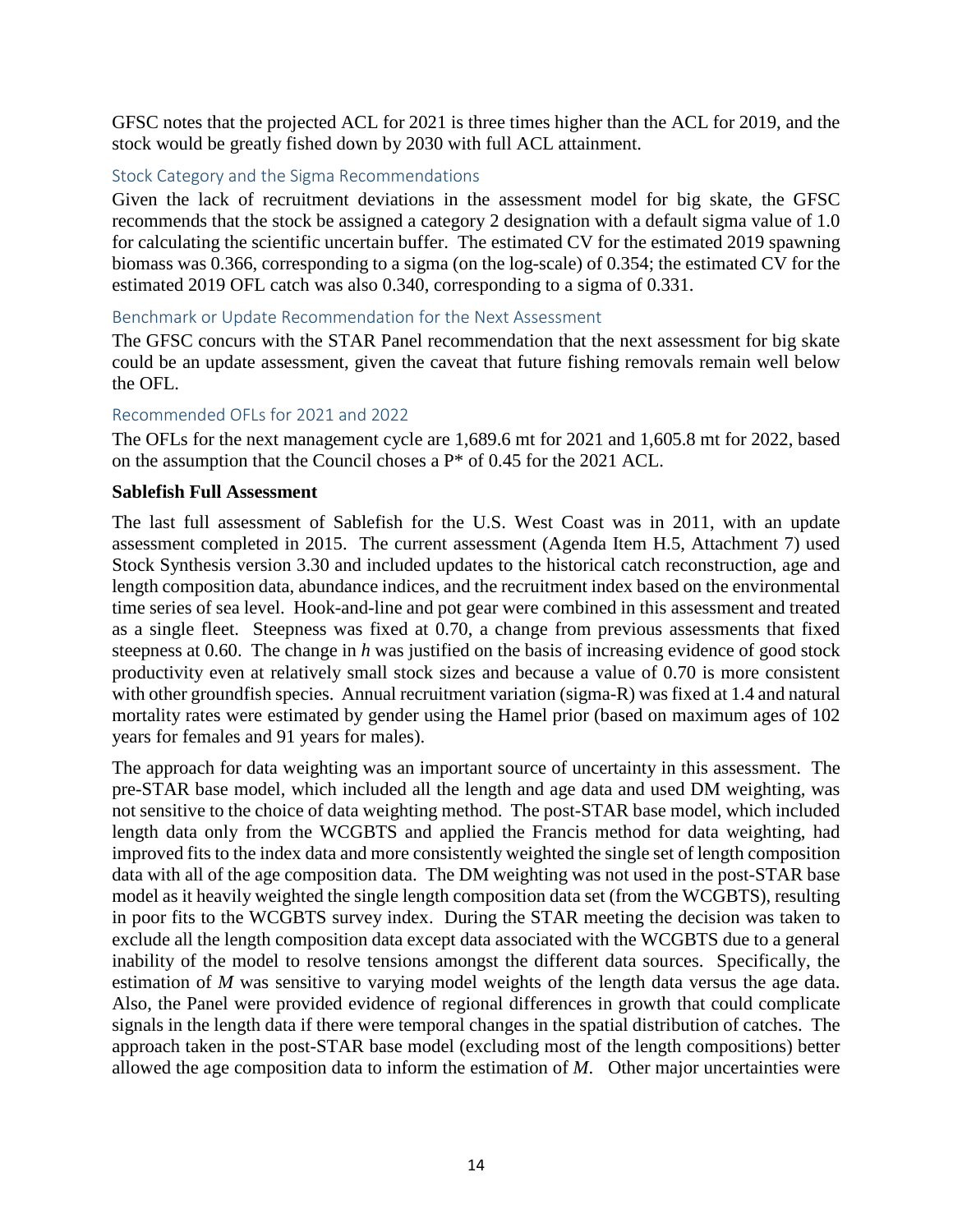associated with spatio-temporal invariant growth, spatial stock structure, and the modeling of retention curves.

Spawning stock biomass has been relatively stable over the past decade with depletion hovering at, or just below, the management target level during that time. In 2019, the sablefish stock is estimated to be at 39% of unfished biomass (i.e., depletion  $= 0.39$ ).

### Endorsement as the Best Scientific Information Available

The GFSC endorses the sablefish stock assessment as providing the best available scientific information available and suitable for informing management decisions.

Major Uncertainties and Considerations for Management Decision-Making

- The estimation of natural mortality (*M*) was greatly influenced by the data weighting, specifically the relative weight given to the length data versus the age data. The length data, which suggested higher values of *M*, were only informative for relatively small (young) fish, while age data generally suggested lower values of *M* and were informed by both young and old fish.
- The estimated size of the 2016 recruitment is one of the largest since 1970, but has only been observed as 0, 1, and 2 year olds. Thus, the strength of this cohort is very uncertain in the current assessment, but the uncertainty should diminish in future assessments with additional observations from the WCGBTS and the fishing fleets. There were also some signs in the current assessment of a strong incoming 2018 year class.
- The approach for estimating retention for discards was unusual in that the retention curves were estimated in earlier runs and then fixed in the final model run. Consequently, the uncertainty associated with the estimated retention curves was not propagated into the output quantities used for management.
- Spatial stock structure for sablefish is a source of uncertainty. Genetic work shows that the stock spans the NE Pacific, meaning it falls under three management authorities (PFMC, NPFMC, and DFO Canada). On-going investigations into spatial structure of population parameters suggest structuring of growth and movement within this NE Pacific population using a model that spans the above management entities. Greater consideration of the potential to improve the model by splitting fleets into different areas may benefit future assessment efforts.

#### Stock Category and the Sigma Recommendations

The GFSC notes that the assessment has reliable age composition data to inform growth and recruitment, and an informative survey trend. Consequently the GFSC recommends that sablefish be designated as a category 1b stock with a default sigma of 0.5 for calculating the scientific uncertain buffer. The sigma value derived from the base model's estimate for the 2019 spawning biomass is 0.219; the sigma value derived from the base model's estimate for the 2019 OFL catch is 0.249.

#### Benchmark or Update Recommendation for the Next Assessment

The GFSC recommends that the next sablefish assessment be a full (benchmark) assessment, due to the technical issues leading to model structural uncertainty as mentioned above (and discussed more fully in the STAR Panel report), pending research advances in these areas. In lieu of new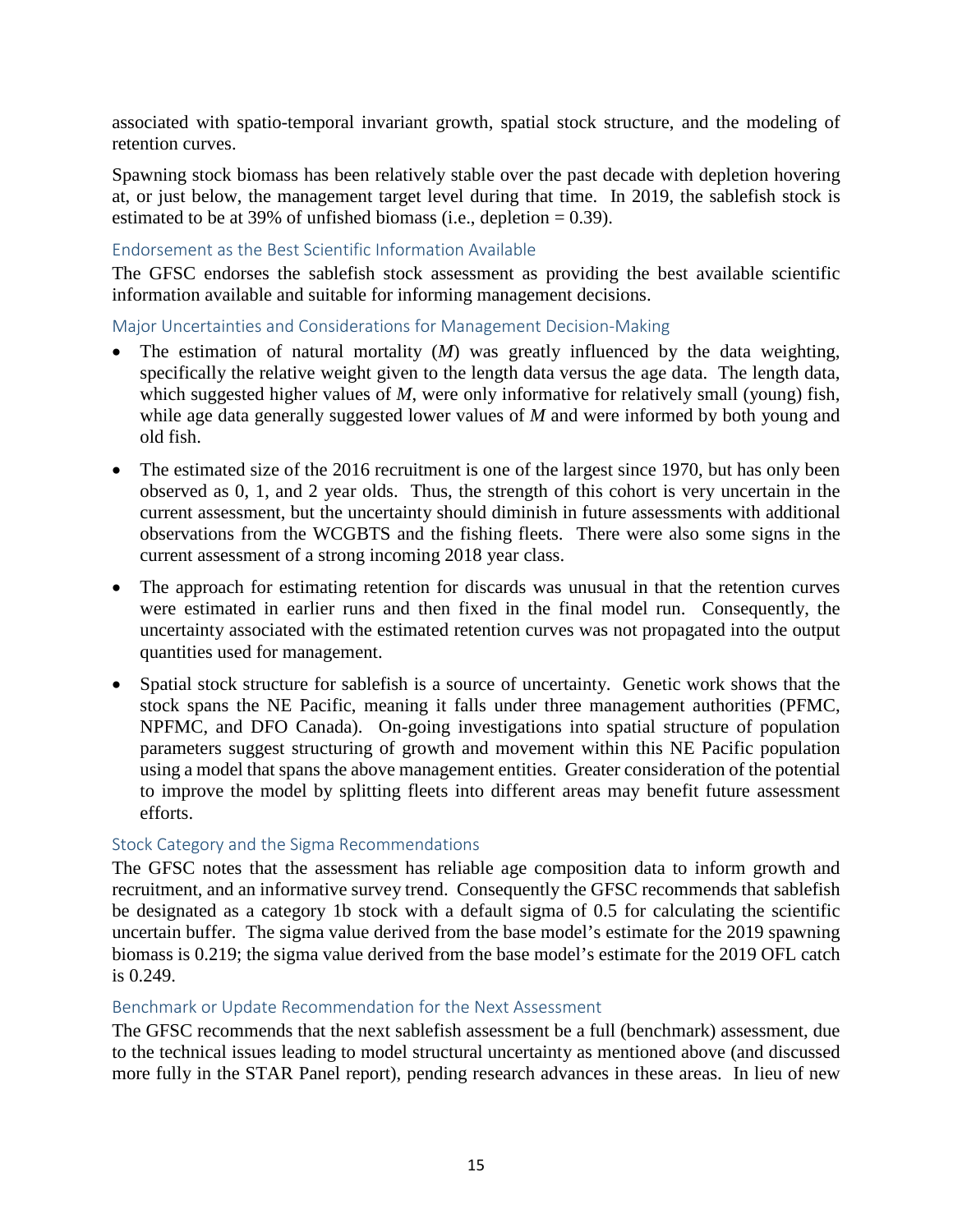information, an update may be appropriate given recent indications of potentially strong yearclasses that may not yet fully realized in survey or fishery data.

# Recommended OFLs for 2021 and 2022

The OFLs for the next management cycle are 9,402 mt for 2021 and 9,040 mt for 2022, based on the assumption that the Council choses a P\* of 0.40 for the 2020 ACL.

### **Cowcod Full Assessment**

The previous full assessment for cowcod south of Point Conception was based on a Bayesian surplus production model (XDB-SRA). The current full assessment (Agenda Item H.5, Attachment 9) is a statistical catch-at-age integrated model that used Stock Synthesis version 3.30 and included indices from six fishery-independent data sources, length and age composition information, and historical catch.

A major issue and uncertainty associated with the cowcod assessment is the lack of adequate data (particularly age data) for estimating recruitment deviations, growth, and natural mortality. Steepness was fixed at the mean of the rockfish prior, 0.72, and a single gender-invariant natural mortality coefficient was estimated. Recruitment deviations were not estimated because the model was unable to discern between individual year-classes given the data.

Spawning stock biomass has been steadily increasing since the late 1980s when the stock was estimated to be at 9% of unfished biomass, surpassing the management target of 40% in 2010 to a current depletion estimate of 57% of unfished biomass.

#### Endorsement as the Best Scientific Information Available

The GFSC endorses the cowcod stock assessment as providing the best available scientific information available and suitable for informing management decisions.

#### Major Uncertainties and Considerations for Management Decision-Making

The GFSC suggests extra caution be taken when setting ACLs for this stock given that near-term harvest levels based on projections would imply taking annual harvests above the estimated MSY level. Further, the GFSC notes that the uncertainty associated with the decision table's low state of nature was little different from that for the base model, which is typically not the expectation in a decision table. Identifying a low state of nature farther from the base model was problematic because the very low stock sizes in the late 1980s were constricting, such that standard approaches to formulate the low state of nature lead to stock collapse.

Another key source of uncertainty in the cowcod assessment is the general lack of data for this stock, particularly age data, with which to estimate recruitment deviations. Recruitment was treated as deterministic from the stock-recruitment curve with a fixed value for steepness (0.72). Uncertainty associated with steepness is not captured in the assessment model.

#### Stock Category and the Sigma Recommendations

The GFSC recommends a category 2 assignment, because recruitment deviations were not estimated (i.e., recruitment was deterministic following the stock-recruitment curve), with a default sigma of 1.0 for calculating the scientific uncertainty buffer. The estimated CV for the estimated 2019 spawning biomass was 0.103, corresponding to a sigma (on the log-scale) of 0.103; the estimated CV for the estimated 2019 OFL catch was  $0.179$  (sigma =  $0.178$ ).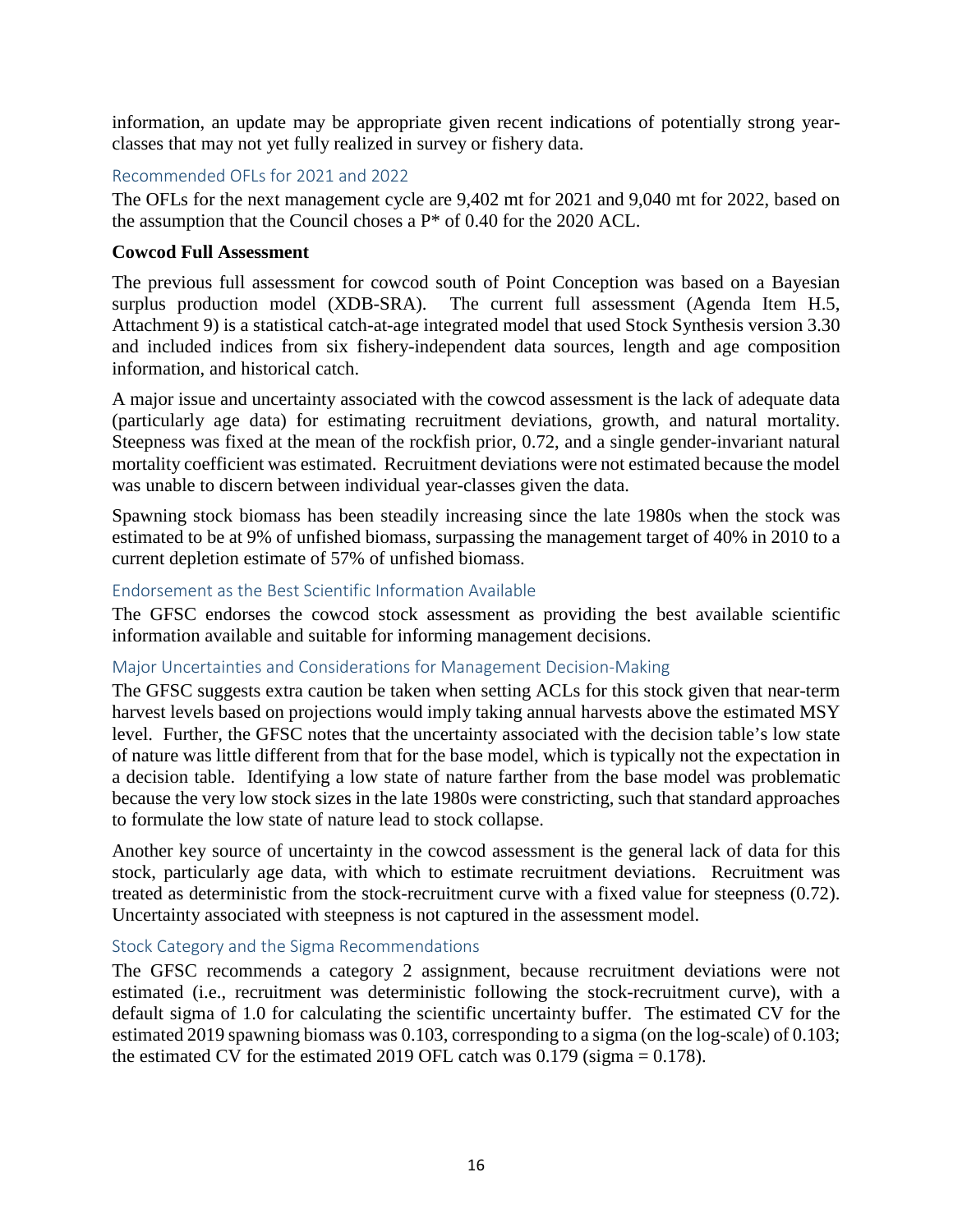#### Benchmark or Update Recommendation for the Next Assessment

The GFSC recommends that the next cowcod assessment be a full (benchmark) assessment if substantial new information is available from fishery age compositions (if a fishery resumes), or if a new visual survey is developed, or if the trawl survey is expanded into the Cowcod Conservation Areas (CCAs). Otherwise, an update assessment would be sufficient.

Importantly, if an appreciable fishery for cowcod is started again, it should be a high priority to closely monitor landings and collect associated fishery data, particularly age data.

#### Recommended OFLs for 2021 and 2022

The OFLs for the next management cycle are 95.0 mt for 2021 and 93.9 mt for 2022, which are higher than the MSY estimated for this stock (81 mt). These OFLs assume the Council chooses a P\* of 0.45 for the 2021 ACL.

#### **Gopher Rockfish / Black-and-Yellow Rockfish Complex**

This is the first full assessment for gopher rockfish and black-and-yellow rockfish (GBYR) as a species complex (Agenda Item H.5, Attachment 11). Gopher rockfish south of Point Conception was last assessed in 2010 using the depletion-corrected average catch (DCAC) method for data poor species, whereas north of Point Conception gopher rockfish was last assessed as a full assessment in 2005. Black-and-yellow rockfish was assessed in 2010 using the depletion-based stock reduction analysis (DB-SRA) method for data poor species. The current assessment, which combines the two species into a single complex, uses Stock Synthesis version 3.30 and includes information from landings, discards, age and length composition data, and six sources for abundance indices.

Spawning stock biomass has been steadily decreasing since the mid-2000s when the stock was estimated to be at 77% of unfished biomass, the highest level since the early-1970s, to a current depletion estimate of 44% of unfished biomass. Major sources of uncertainty associated with this assessment are the potential for spatial and species-specific differences in life history parameters (e.g., growth) and that the abundance indices were not fit well in the model. Steepness and natural mortality were fixed in the base model, while recruitment deviations and growth were estimated.

The GFSC notes that the uncertainty associated with the decision table's low state of nature is not as wide the uncertainty implied by the base model, which is not what is expected when considering a decision table. However, it appears to be adequately close given the constraints that the stock has experienced a long history of near constant catch.

#### Endorsement as the Best Scientific Information Available

The GFSC endorses the GBYR stock assessment as providing the best available scientific information available and suitable for informing management decisions.

#### Major Uncertainties and Considerations for Management Decision-Making

A major source of uncertainty for this assessment was that the model was for a complex of two species rather than a single species. There are uncertainties regarding the structure of the individual component species, the contribution of each species in the complex to the overall assessment, and differences between the two species in their biological parameters. Additionally, there is currently no information for either species on regional differences in biological parameters and contributions to the complex.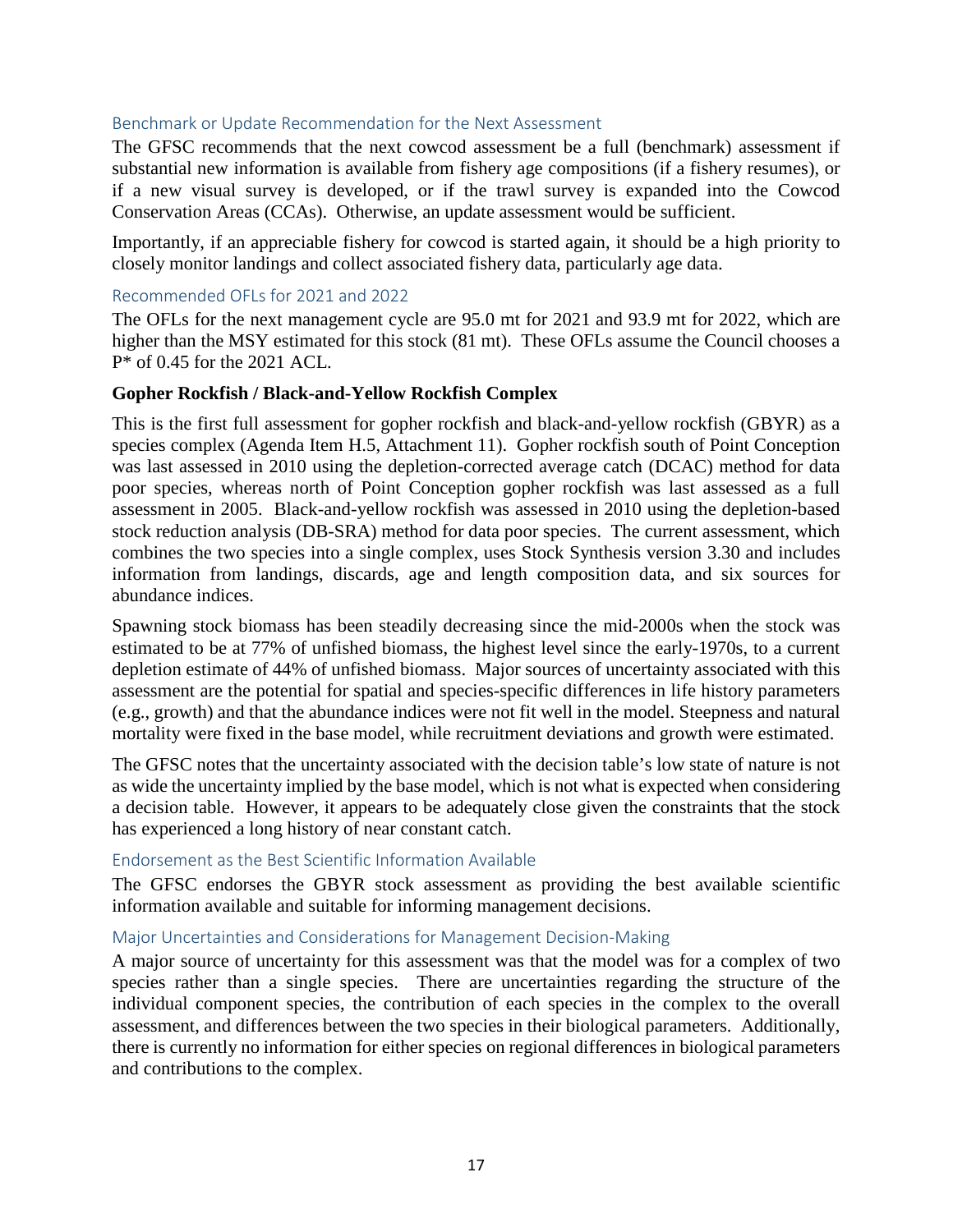Other key sources of uncertainty stem from the approach to data weighting, the negative correlation between natural mortality and the von Bertalanffy *K* parameter, and differences in the commercial length composition data depending on the database source (CALCOM or PACFIN).

# Stock Category and the Sigma Recommendations

The GFSC recommends a category 2 assignment, because this assessment is for a species complex, with a default sigma of 1.0 for calculating the scientific uncertainty buffer. The sigma based on the estimated 2019 spawning biomass is 0.197. The estimated CV for the estimated 2019 OFL catch was 0.178, corresponding to a sigma of 0.177.

#### Benchmark or Update Recommendation for the Next Assessment

The GFSC recommends that the next GBYR assessment be a full assessment if there are substantial increases in information (i.e., improved information on growth, particularly targeted sampling of the most small/young and larger/old fish for both Black-and-yellow rockfish and Gopher rockfish, or an improved age-0 index), otherwise it could be an update assessment.

#### Recommended OFLs for 2021 and 2022

The GFSC recommends OFLs of 136.3 mt for 2021 and 137.5 mt for 2022. These OFLs assume the Council chooses a P\* of 0.45 for the 2021 ACL.

#### **Petrale Sole Update Assessment**

The GFSC received an overview from Dr. Chantel Wetzel (NWFSC, the STAT lead) of the update stock assessment for petrale sole (Agenda Item H.5, Attachment 13). This is the first update assessment of the 2015 assessment, which was an update to a 2013 full assessment. Key changes from the 2015 assessment include using an updated version of the Stock Synthesis model (SS 3.30.13); an updated natural mortality prior; the addition of four years of commercial length and age (composition) data (noting that new queries and data processing was done for all years); updated discard rates and discard compositional data; a reprocessed triennial survey index; and an updated and extended index for the WCGBT survey (new 2015-2018 data, with the entire time series re-estimated using VAST).

For the petrale sole natural mortality prior, the STAT noted that the maximum age estimates had not changed (32 years for females, 29 years for males). Rather, the approach to developing the prior has changed modestly since the 2015 update. The new prior slightly increased the median female *M* and decreased the male median *M*, and both have slightly larger standard deviations. However, there were no substantive differences in the final model estimates of natural mortality. With respect to the WCGBTS index, the STAT noted that the updated index initially continued the sharply increasing trend observed in the 2011-2014 time period, with indications of a leveling off and a possible downturn in latest year (2018). Landings have increased in the last four years (2015-2018) relative to previous four years (2011-2014), consistent with the stock being rebuilt and continuing to increase in abundance.

The STAT reported that as part of the re-estimation of composition data with the new PacFIN.Utilities R code package, **all** of the Oregon petrale sole samples collected prior to 1987 were removed from the compositional data used in the assessment because these data were understood to be from special projects (e.g., non-random samples). Members of the GFSC, particularly Dr. David Sampson, questioned the conclusion that all of these data would have been from special projects, noting that routine port sampling procedures in Oregon were well established by the early 1980s and that port samples of petrale sole almost certainly had been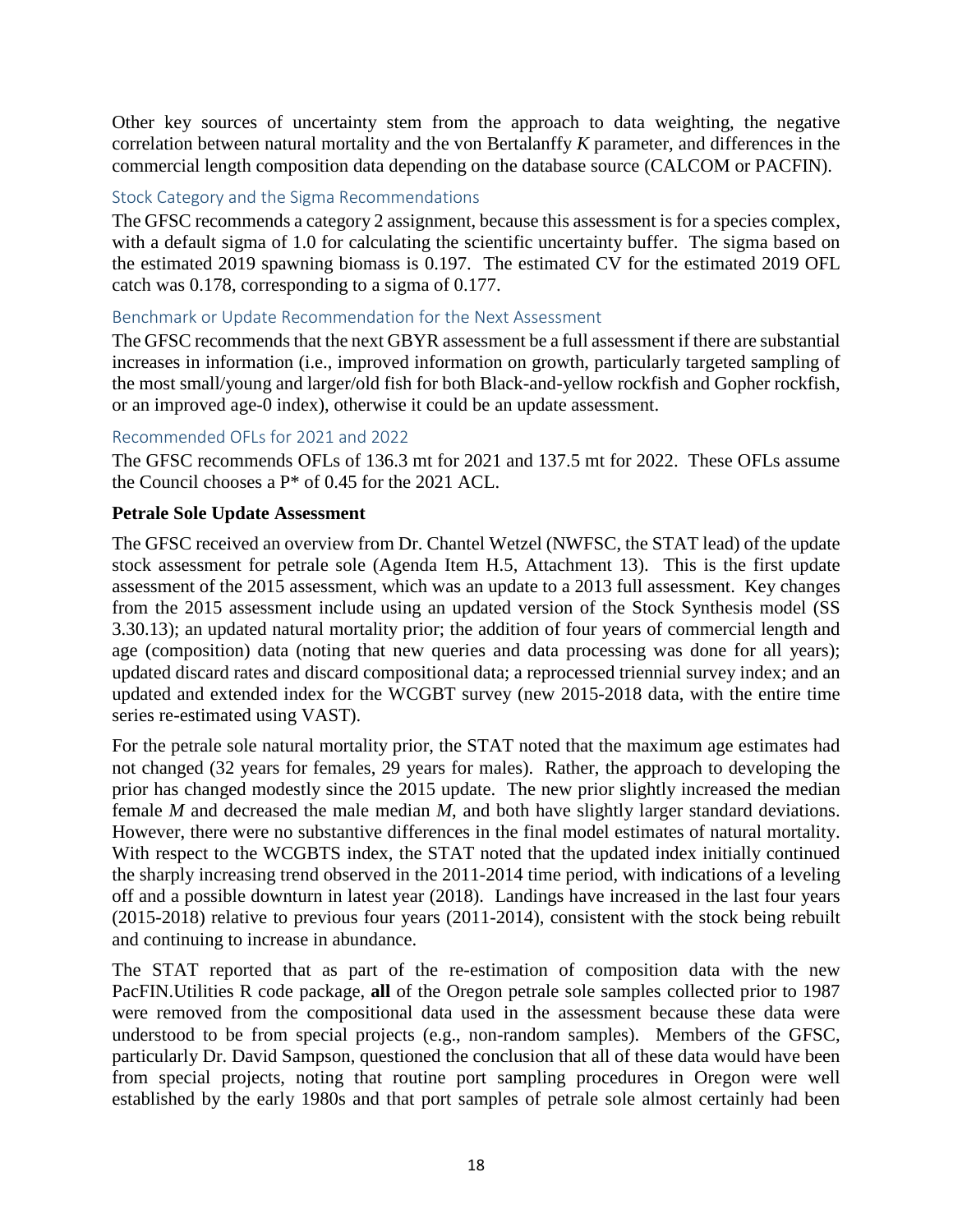routinely collected. This topic was highlighted as needing further investigation. Reports later in the day seemed to confirm that work related to this issue was ongoing and that sample data from standard data collection efforts prior to 1987 would be properly identified in PacFIN, pending additional investigations.

The STAT also noted that the mean length of commercial catches has increased modestly in recent years for most fisheries, consistent with an increase in the mean age of the catch observed in the commercial age data, possibly due to reduced recruitment in recent years. Similar increases in mean length and age were also observed in the WCGBTS data. It was noted that age structures are available for California (southern) fisheries for the recent time period, but those structures were not aged, due to miscommunication. It was also noted that the number of age structures coming from CA fisheries is modest relative to those collected from the northern fisheries.

The STAT conducted bridging analyses indicating that recent abundance estimates were more optimistic than the 2015 model projections as new survey, length and age data were added sequentially to the model. The estimated stock status in 2019 was estimated to be 39.1% of the mean unfished level, well above the management target (25%). However, the trajectory of the stock is forecast to decline as the large 2006-2008 recruitment events work through the fishery, as most recent year recruitments (2010-2016) have been below average. Overall population and recruitment trends are consistent with recent benchmark and update assessments through the time periods at which they overlap, although some early recruitment estimates have shifted, likely as a result of the removal of the early compositional data from Oregon, described earlier. The estimated steepness in the new assessment declined slightly (to 0.90 from 0.84) relative to the 2015 assessment estimate, while the estimates of natural mortality have increased very slightly. Likelihood profiles over key parameters (steepness, natural mortality,  $\log R_0$ ) were consistent with those from the 2015 benchmark.

The assessment provides results from several sensitivity analyses, including low and high natural mortality rate estimates, inclusion of new fecundity estimates, and alternative weighting approaches. Other than (expected) responses to changes in natural mortality, none of these sensitivities were indicative of substantive changes in the perception of stock status. A sensitivity run using new fecundity data suggested that inclusion of this information (in a future full assessment model) would lead to a slightly more pessimistic perception of current stock status (from 39 to 35% of unfished level). The STAT's exploration of deviations to the assumption of a 50:50 sex ratio of age-0 recruits (i.e., to assume a lower fraction of females in the settling recruits), combined with the inclusion of the new fecundity data, seemed to fit the observed survey data slightly better, and similarly resulted in a slightly more pessimistic estimate of stock status (an additional ~1% reduction in relative stock status) relative to sensitivity with only the new fecundity data.

The STAT noted that a modest change to the decision table was required to correct a minor issue in the forecasts, such that when catches are fixed in the forecast period for all years and fleets, the fixed catches will not perfectly match a subsequent revision, because the distribution of catches by fleet will vary between the two runs. Some guidance on how to address this for scenarios with multiple fleets (and thus multiple selectivity curves) would be helpful for future update assessments. It was agreed that using the default SPR in projections, as the STAT did, was appropriate for this update.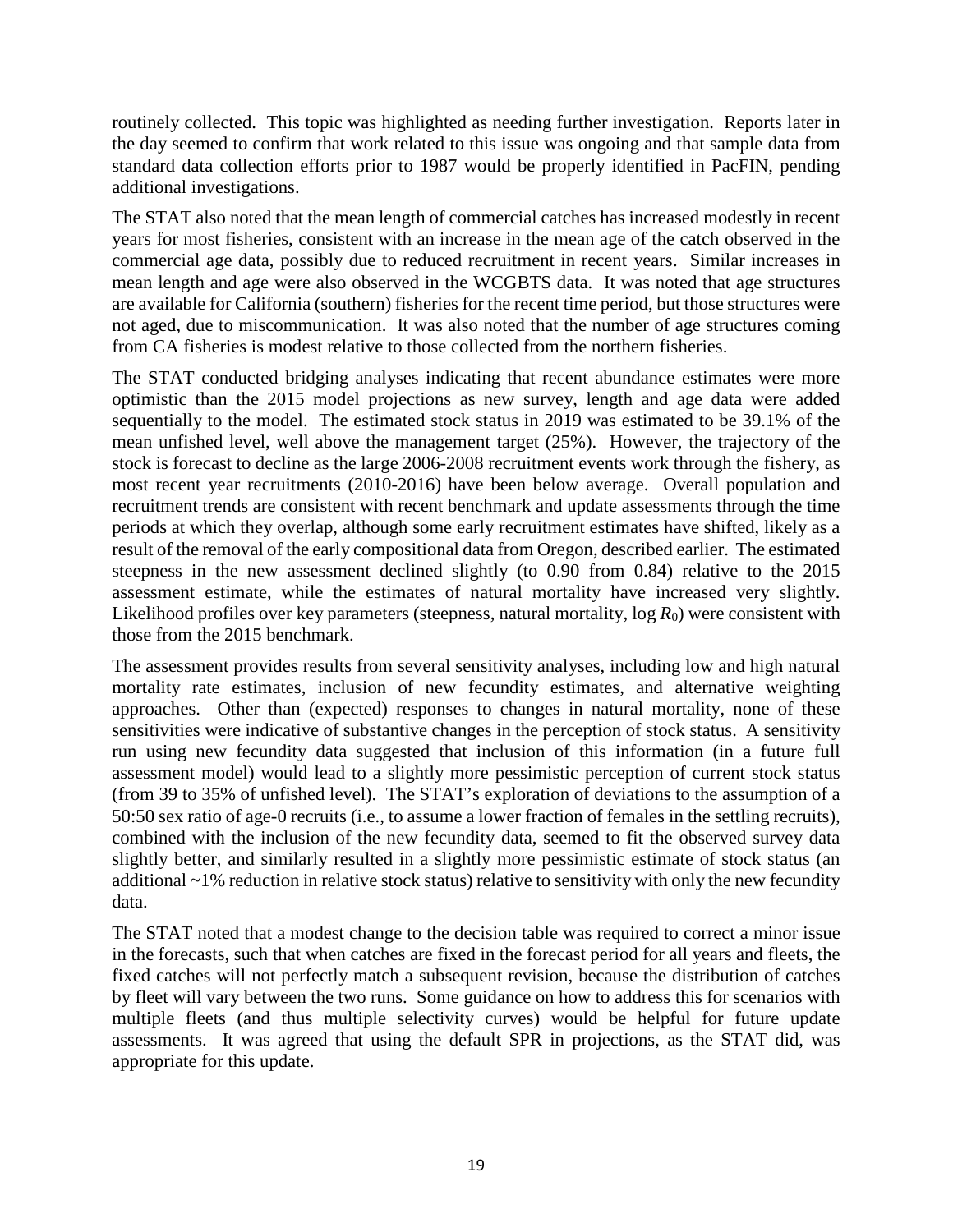It was also noted that when using a likelihood profile to estimate the inner 75<sup>th</sup> percentile (to derive fixed parameter values to represent the lower and upper quartiles of a distribution), the correct change in log-likelihood is 0.66 units<sup>[2](#page-19-0)</sup>, rather than 1.15 units<sup>[3](#page-19-1)</sup> (shown rounded to 1.2 in the 2019 assessment document), as the 2015 assessment had done. The 2019 update exactly followed the protocol underlying the 2015 decision table. As a consequence, the lower and upper states of nature in the 2019 decision table may be more extreme than expected. The alternative states of nature should be at least as wide as the base model's 25% confidence limits estimated for the 2019 spawning biomass (*SB*).

There was discussion about how to construct the low and high states of nature for the decision table. Because steepness was estimated in base model, it was also estimated in the models associated with the low and high states of nature. Thus, it seems likely that any alternate models might compensate for the forced changes in *M* by making changes in steepness. A potential approach to producing the alternate states of nature could be to fix steepness at the value estimated in the base model when making the forced changes to *M*.

The GFSC requested that the STAT revise the decision table to evaluate whether this approach would provide appropriate contrast between the low and high states of nature (e.g., greater than that inferred by the CV of the 2019 *SB* estimate) for the decision table, and if not to use the CV of the 2019 *SB* estimate.

## Endorsement as the Best Scientific Information Available

l

The GFSC endorses the petrale sole update assessment as providing the best scientific information available and suitable for informing management decisions.

## Major Uncertainties and Considerations for Management Decision-Making

- The estimated WCGBTS catchability coefficient  $(q = 2.851)$  seems very large. The mechanism(s) responsible for such a large *q* are not well understood and has been an outstanding question since the 2011 assessment of petrale sole. Here, for comparison, are the estimated WCGBTS *q* values for some other demersal species: Dover sole  $q = 0.696$ ; English sole  $q = 0.574$ ; longnose skate  $q = 1.568$ ; big skate  $q = 0.668$ .
- Natural mortality by sex and steepness are uncertain for petrale sole. Currently, both natural mortality and steepness are estimated within the model and are negatively correlated. This provides information regarding these parameters' combined values, but there is large uncertainty regarding the value of each parameter individually.
- New fecundity data for petrale sole supports a fecundity relationship that differs from the current assumption (fecundity proportional to body weight). However, there were differences in fecundity estimated between petrale sole observed in the north and south off the U.S. west coast. Some of the contrast in estimates between the northern and southern fish may be due to sample sizes differences. Additionally, future assessments may want to

<span id="page-19-0"></span><sup>&</sup>lt;sup>2</sup> A likelihood profile shows how the negative log-likelihood (NLL) changes as a function of a single fixed parameter. The change in NLL relative to the model with the parameter freely estimated (i.e., the maximum likelihood estimate) is a likelihood ratio with one free parameter. The variable -2 \* log-likelihood is distributed as a Chi-square with one degree of freedom. The value 2\*0.6617 corresponds to the 75th percentile of a Chi-square with one degree of freedom.

<span id="page-19-1"></span><sup>&</sup>lt;sup>3</sup> The value 1.15 is the number of standard deviations associated with the lower and upper quartiles of a normal distribution.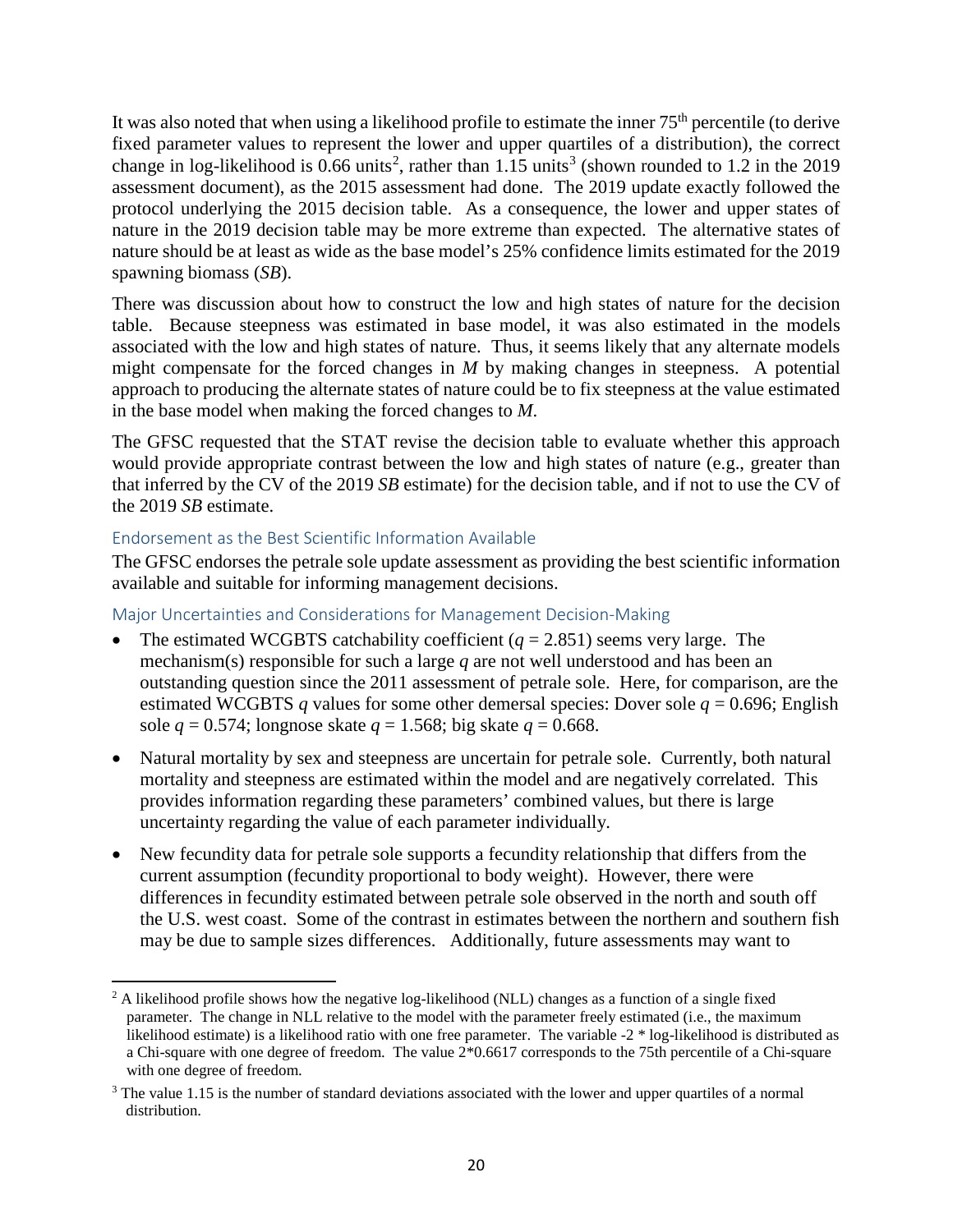explore methods of creating a weighted coast-wide fecundity based on the observed biomass by area.

The STAT noted several points of possible concern regarding the petrale sole projections: (1) the current update assessment model does not fit the 2018 decline in the survey index; (2) recruitment in recent years has been below average (the effects of which are incorporated into the forecasts); and (3) the updated fecundity data (which would presumably be included in the next benchmark but was not included here) would also lead to a more pessimistic perception of stock status. All of these factors should be considered when adopting future harvest levels. It was also noted that the projections all assume average recruitment, which could be overly optimistic if there is strong autocorrelation or regime-like behavior in recruitment trends.

# Stock Category and the Sigma Recommendations

The GFSC recommends a category 1 assignment (as was assigned to the 2013 benchmark), with a default sigma of 0.50 for calculating the scientific uncertainty buffer. The estimated CV for the estimated 2019 spawning biomass was 0.09, corresponding to a sigma (on the log-scale) of 0.09; the estimated CV for the estimated 2019 OFL catch was  $0.19$  (sigma = 0.19).

#### Benchmark or Update Recommendation for the Next Assessment

The GFSC recommends that the next petrale sole assessment could be an update assessment. This recommendation is due in part to the high information content of the survey, as well as the importance of this stock to the fleet. Barring unexpected or conflicting indicators from survey and catch data, a benchmark assessment is likely not necessary in the near term. The updated fecundity information should be included in a future update assessment.

### Recommended OFLs for 2021 and 2022

The OFLs for the next management cycle are 4,402 mt for 2021 and 3,936 mt for 2022, based on the assumption that the Council chooses a P\* of 0.45 for the 2021 ACL.

# **Widow Rockfish Update Assessment**

The GFSC received an overview of the update stock assessment for widow rockfish (Agenda Item H.5, Attachment 14) from Mr. Grant Adams (UW School of Aquatic and Fisheries Sciences). This is the first update assessment of the 2015 benchmark assessment for widow rockfish. Key additions and changes from the 2015 assessment include using an updated version of the Stock Synthesis model (SS 3.30.13); updated natural mortality prior estimates; an updated steepness prior (0.72); the addition of four years of commercial length and age composition data (noting that new queries and processing of commercial compositional data was done for all years); updated discard rates and discard composition data (with average rates and lengths); an updated pelagic juvenile abundance index, and an updated relative abundance index and compositional data for the WCGBTS (new 2015-2018 data, with entire time series re-estimated using VAST, noting that the 2015 index was done using the delta-GLMM structure).

The survey index showed a notable (albeit noisy) upward trend over most of the last few years, a trend reasonably well fit by the model. The STAT noted that survey length and age expansions were done using the current nwfsc Survey R code package for composition data for all survey years. (Oregon data collected prior to 1987 were not excluded.) The pelagic juvenile survey index was also updated with coastwide data from 2015-2018. This index continues to show a strong 2013 and 2014 year classes, and also estimates a strong 2016 year class. The updated commercial fishery length and age data show declines in mean length and age in recent years for bottom and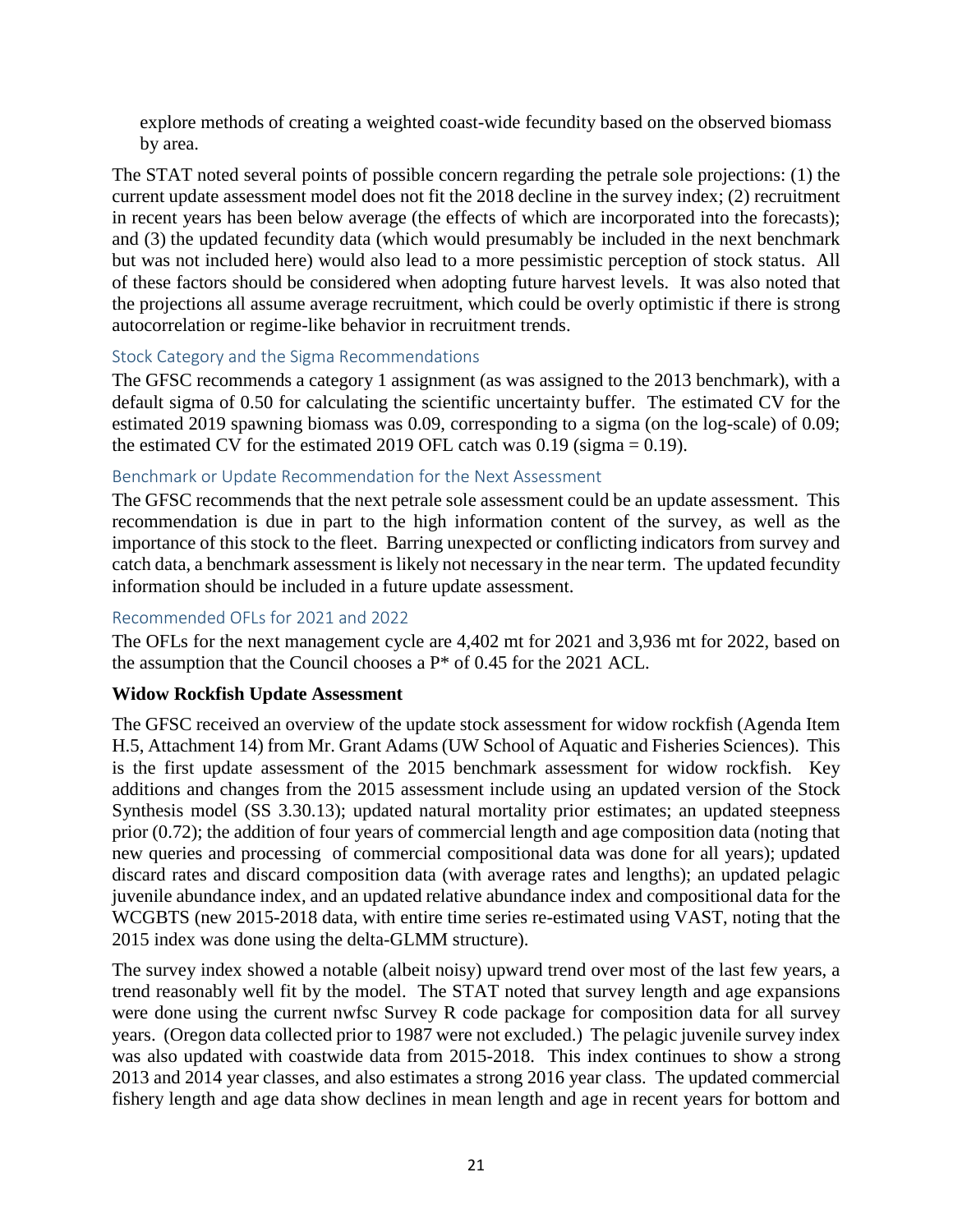midwater trawl fisheries, although that decline is not observed in widow rockfish bycatch in the hake fishery. It was noted that there seems to be a greater fraction of significantly older fish (older than 15-20 years), particularly females, relative to the age composition of catches historically.

Sequential additions of data from the 2015 benchmark (a "bridging analysis") resulted in subtle shifts in the estimates of spawning biomass and depletion trends, although these were all generally very similar to the trend from the 2015 assessment. It was noted that the model was fairly responsive to tuning of compositional data. The final result was slightly more pessimistic from the 2015 trend, but maintained the ongoing increase in abundance estimated in the 2015 assessment. The fits to new commercial discard data (length compositions) degraded in recent years relative to the pre-2015 time period for bottom trawl as well as hook and line fisheries. Timeblocking in the fishing fleet selectivity did not allow for improved fits to the post-2010 discard length composition data for the bottom trawl fishery, apparently due to low discard rates and inflexibility in the retention curve. Fits to retained length and age data from the commercial fisheries did not change notably from the 2015 assessment.

Model results indicated a slightly higher initial biomass and spawning output, a slightly lower (0.144 from 0.157) estimate of the female natural mortality rate (the estimate for males also declined slightly), and a modest but somewhat unexpected decrease in the estimate of the von Bertalanffy growth parameter (K; from 0.199 to 0.172) which was presumably informed by recent compositional data that likely included more young fish from recent strong recruitment events. The CVs of size at age (associated with growth) also decreased. The update assessment estimates that current depletion is approximately 92% of the unfished level, with ongoing increases in abundance largely driven by several strong recent recruitments (in 2008 and 2013), and with several more strong recent year classes (2014 and 2016) beginning to work their way into the spawning population.

The model was quite sensitive (but not in unexpected ways) to alternative values of steepness, natural mortality, selectivity pattern assumptions, and weighting (with a scaling down of biomass when estimating Dirichlet multinomial weight for the compositional data). Likelihood profiles over natural mortality and steepness appeared reasonable and consistent with the benchmark model (noting that for these profiles, female and male natural mortality were fixed at the same value). As in the 2015 benchmark assessment, the profiles were consistent with high values of steepness for the stock. Also, as in the 2015 benchmark, the decision table was based on a combination of three factors: uncertainty in natural mortality, steepness, and the strength of a recent year class (2013 for the assessment update, rather than 2010, which was used in the 2015 assessment).

Issues that should be considered for future assessments include efforts to improve fits to discard compositional data, validating recent strong year classes with compositional data, improving the means of expanding survey compositional data using VAST, understanding what external drivers might exist for the apparent changes in growth observed between the 2015 assessment and the current update (including whether there are indications of time-varying growth), and more rigorously investigating the sensitivity to data weighting.

The GFSC noted that the strength of the very high 2013 year class could be partially validated by re-running the model with an artificial reduction to the high midwater trawl catches in very recent years, to ensure that the recent high catches and associated compositional data are not exaggerating the strength of the 2013 recruitment. This could be explored in the next benchmark assessment. Finally, the next benchmark assessment might benefit from exploring the feasibility of using an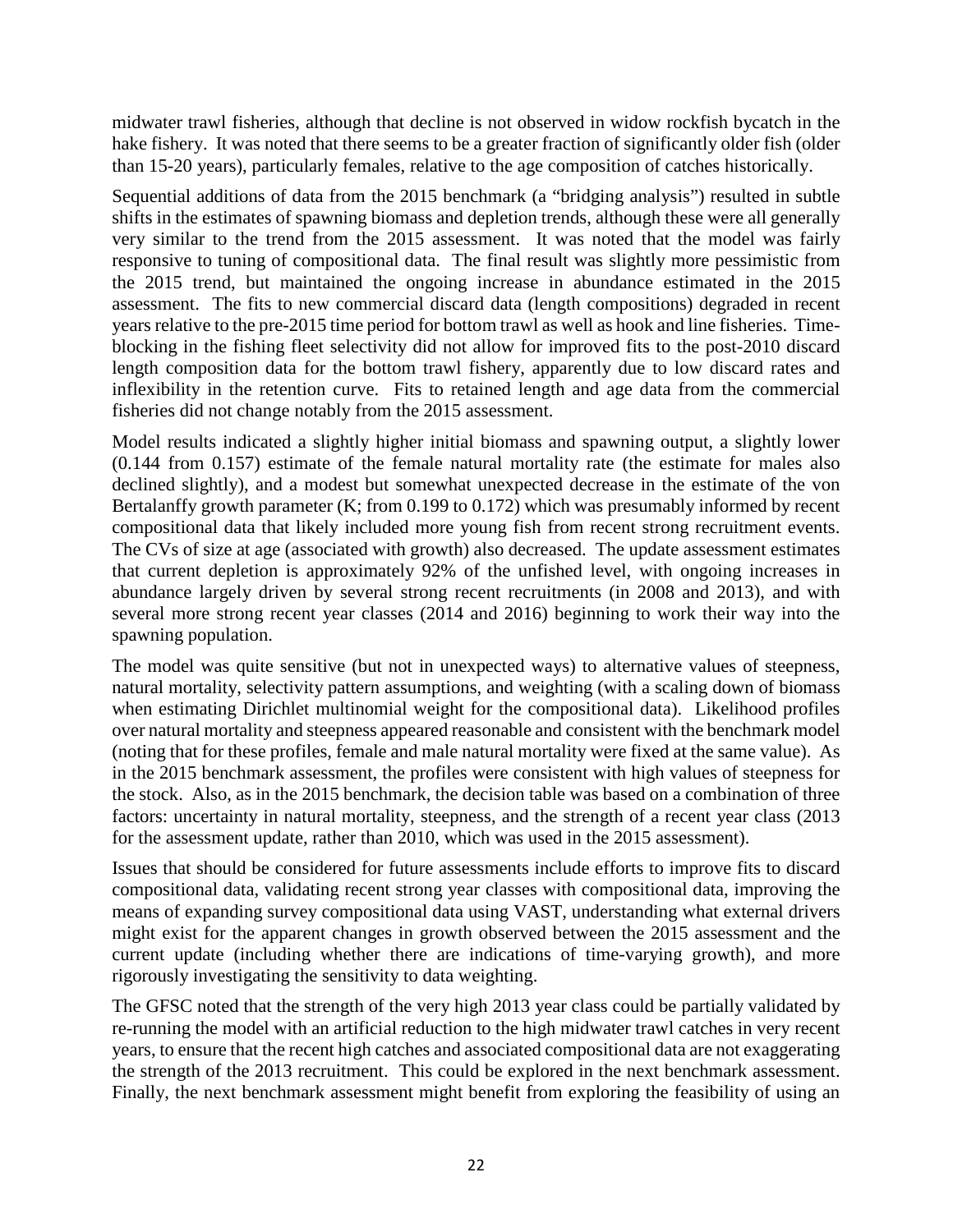empirical weight at age approach (as in the Pacific hake assessment). The widow rockfish fishery is very well sampled in terms of length and age compositional data compared to almost all other West Coast groundfish species.

# Endorsement as the Best Scientific Information Available

The GFSC endorses the widow rockfish update stock assessment as providing the best available scientific information available and suitable for informing management decisions.

# Major Uncertainties and Considerations for Management Decision-Making

• Currently there is no survey that adequately samples widow rockfish, which often occur off bottom.

# Stock Category and the Sigma Recommendations

The GFSC recommends a category 1 assignment (as was assigned to the 2015 benchmark), with a default sigma of 0.50 for calculating the scientific uncertainty buffer. The estimated CV for the estimated 2019 spawning biomass was 0.198, corresponding to a sigma (on the log-scale) of 0.196; the estimated CV for the estimated 2019 OFL catch was  $0.226$  (sigma = 0.223).

# Benchmark or Update Recommendation for the Next Assessment

The GFSC recommends that the next widow rockfish assessment could be an update assessment. However, a benchmark assessment may be appropriate if catches continue to increase substantially, as they have over the past few years.

## Recommended OFLs for 2021 and 2022

The OFLs for the next management cycle are 15,749 mt for 2021 and 14,826 mt for 2022, based on the assumption that the Council choses a P\* of 0.45 for the 2021 ACL.

The estimated *MSY* for this stock is 8,169.

# **Catch-Only Projections**

The GFSC reviewed catch streams and projections from 11 catch-only projections and one catch report presented by Dr. Owen Hamel (NWFSC). In each case, comparisons were made between the projected catches from the last assessment and the catch streams used in the new catch-only projection, which were provided by the GMT. These GMT-provided values were also compared against values in the recently released GEMM database from the West Coast Groundfish Observer Program (WCGOP). Projected biomass from the last assessment and projected biomass from the catch-only projection were compared to ensure any differences were consistent with any differences between projected and realized catches. Any large differences between the catch streams were noted, along with any unexpected biomass values.

# 01. Black Rockfish Catch-Only Projection

The black rockfish catch-only projection added realized catches from 2015 to 2018, and projected catches for 2019 and 2020. In California, realized catches were lower than projections resulting in OFL projections for 2021 and 2022 that are higher than those in the 2015 assessment. In Oregon, realized catches were closer to projected catches in 2015-2017, but lower in 2018. Resulting OFL projections for 2021 and 2022 are slightly higher than the previous assessment. In Washington, realized catches were higher than the projections in 2015 and 2016, but lower in 2017-2018. Updated OFL projections for 2021 and 2022 are slightly higher than in the previous assessment. There were no notable differences between the catches in the GEMM database and those provided by the GMT in any of the three regions.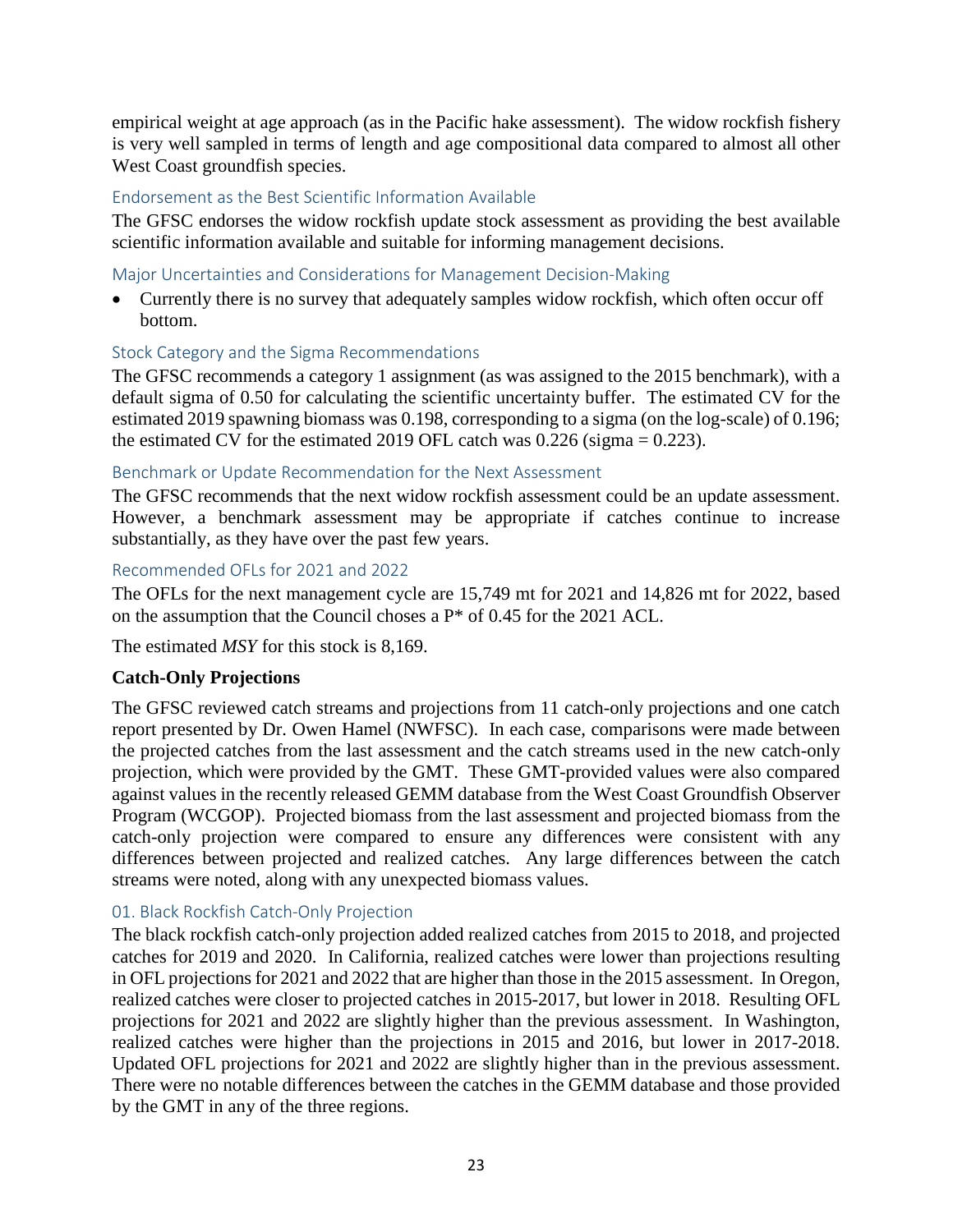### 02. Blackgill Rockfish Catch-Only Projection

The blackgill rockfish catch-only projection added total removals for 2017-2018 that were considerably lower (about 30%) than the catches used in the 2017 projection. GMT projected removals for 2019 and 2020 were roughly half the OFL, resulting in projected OFLs for 2021- 2022 that are higher than the previous assessment. Actual removals provided by the GMT for 2017 and 2018 were similar to those in the GEMM database.

#### 03. California Blue/Deacon Rockfish Complex Catch-Only Projection

The catch-only projection for California blue/deacon rockfish complex added total removals for 2017-2018 that were higher by 30-70 mt than the previous assessment's projection. Comparing these to the GEMM database, it was noted that the geographic boundaries of the assessment, the landings in GEMM, and what the GMT provided may not be correctly aligned. GEMM reports mortality for the full state, while the assessment is for the area of the state north of Point Conception. It is unclear if the GMT reported catches were for the whole state or only the region covered by the assessment. Therefore, the mortality values provided by the GMT need to be rechecked to ensure they represent California north of Point Conception; consequently, this catchonly projection may need to be re-run.

## 04. Darkblotched Rockfish Catch-Only Projection

The darkblotched rockfish catch-only projection added total removals for 2017-2018 that were considerably lower (about 30-50%) than the catches used in the 2017 projection. GMT projected removals for 2019 and 2020 were much lower than the OFL, resulting in projected OFLs for 2021- 2022 that are higher than the previous assessment. Actual removals provided by the GMT for 2017 and 2018 were similar to those in the GEMM database; small differences were likely due to the addition of discards to the landings values provided by the GMT.

#### 05. Dover Sole Catch-Only Projection

The Dover sole catch-only projection added total removals for 2011-2018. Removals have been much lower than what was projected in the last assessment. GMT projected removals for 2019 and 2020 were much lower than the OFL; together these resulted in projected OFLs for 2021-2022 that are higher than the previous assessment. Actual removals provided by the GMT for 2011-2018 were similar to those in the GEMM database (nearly all within 1%).

#### 06. Canary Rockfish Catch-Only Projection

The canary rockfish catch-only projection added total removals from 2015-2018. Removals have been much lower than what was projected in 2015, resulting in the new projections having higher biomass and OFLs. Actual removals from the GEMM database were in line with the values from the GMT, although the 2016 value differed somewhat (75 mt from GEMM vs 54 mt from the GMT).

#### 07. Lingcod Catch-Only Projection

The lingcod north (OR/WA) catch-only projection added catches from 2017 and 2018. Catches were slightly below the projection for 2017 and 2018. Projected removals were provided by the GMT by assessment area. Values from the GEMM database weren't directly comparable because they used a different geographic break, but differences are around 1-2% in each year.

For lingcod south (CA), the catch-only projection assumed full ACL attainment in 2021 and 2022, which is probably unlikely. It was noted that depletion in the 2019 projection is lower than the old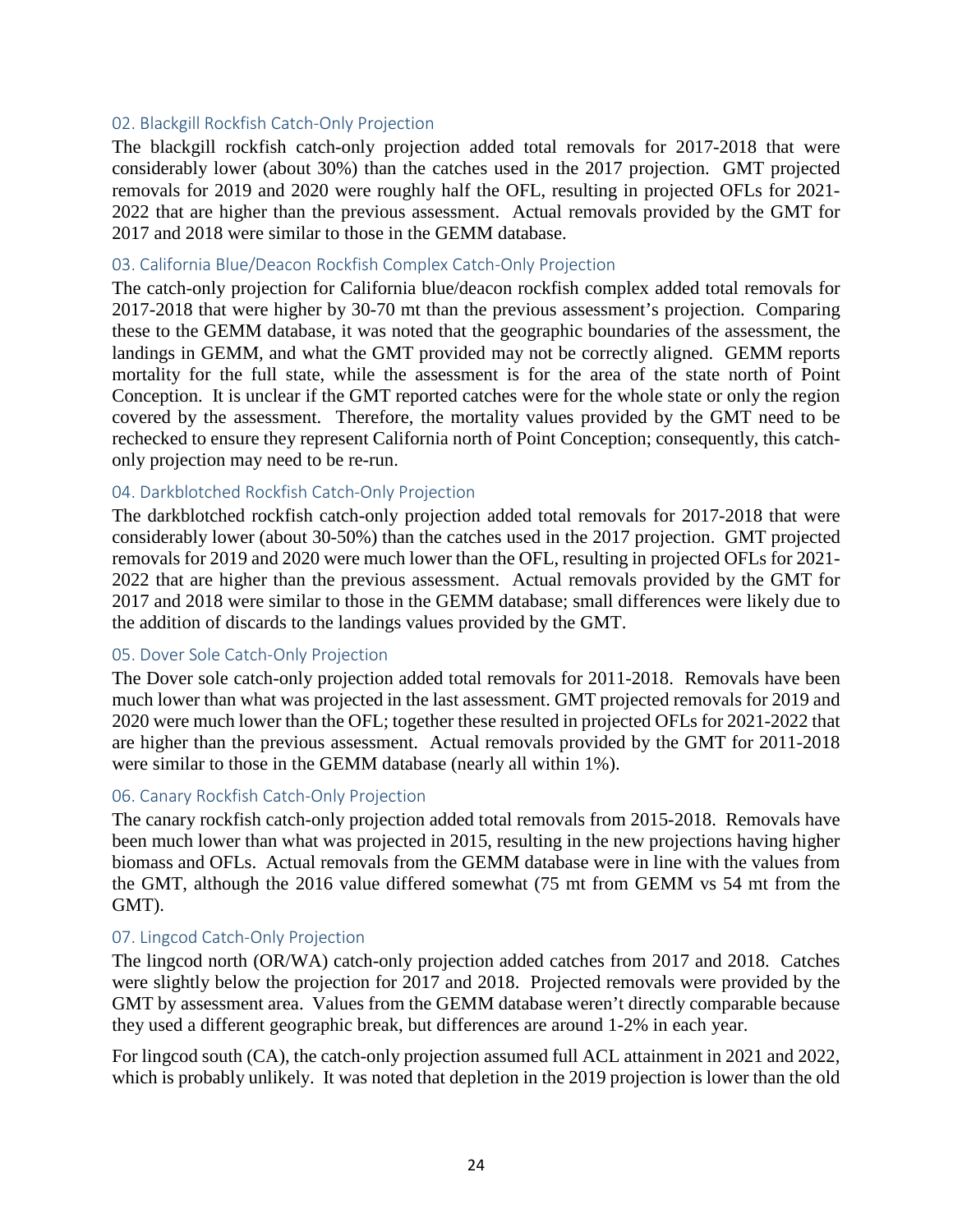projection value even though catches are less. This does not make intuitive sense and needs to be investigated further and verified by the STAT.

## 08. Rougheye/Blackspotted Rockfish Complex Catch-Only Projection

The catch-only projection for the rougheye / blackspotted rockfish complex added catches from 2013 to 2018. Updated catches were generally lower than in the previous projection, resulting in higher biomass and OFLs in 2021-2022. Comparing catches used in the projection with the GEMM database values, it was noted that the GEMM values were all higher than those used in the projection. Because this could result in overestimating biomass, this projection should be re-run with values from the GEMM database. Follow-up with the GMT may also be needed to revise catch projection.

#### 09. Shortspine Thornyhead Catch-Only Projection

The shortspine thornyhead catch-only projection added removals from 2013-2018. These values were all smaller than what was projected in 2013, and therefore biomass and OFLs are higher in the projection. Total mortality from the GEMM database is slightly higher than the values used in the projection (landings plus modeled discards), but the differences were small given the scale of the ABC.

## 10. Longspine Thornyhead Catch-Only Projection

The longspine thornyhead catch-only projection added removals from 2013-2018. Most of the catches have been well below those used in the 2013 projection, resulting in a larger population and OFL in the projections. Catches used in the projection were roughly 10 mt below those provided in GEMM, a small difference given the size of the ABC for this stock.

# 11. China Rockfish Catch-Only Projection

The China rockfish catch-only projection added removals from 2015-2018. In the North (WA), catches were lower than the earlier projection, so 2019 biomass was higher and OFL went up. Similar trends were observed in the Central region. In the South, the new OFL projection for 2021 is very similar to what it was previously. All values from the GEMM database were within 5% of those used in the updated projection, and most were much closer.

#### 12. Yelloweye Rockfish ABC Projections/Catch report

Recent catches have all been below the 20 mt ACL. The WCGOP values (18.4 and 17.2 mt) are very close to those given in the catch report.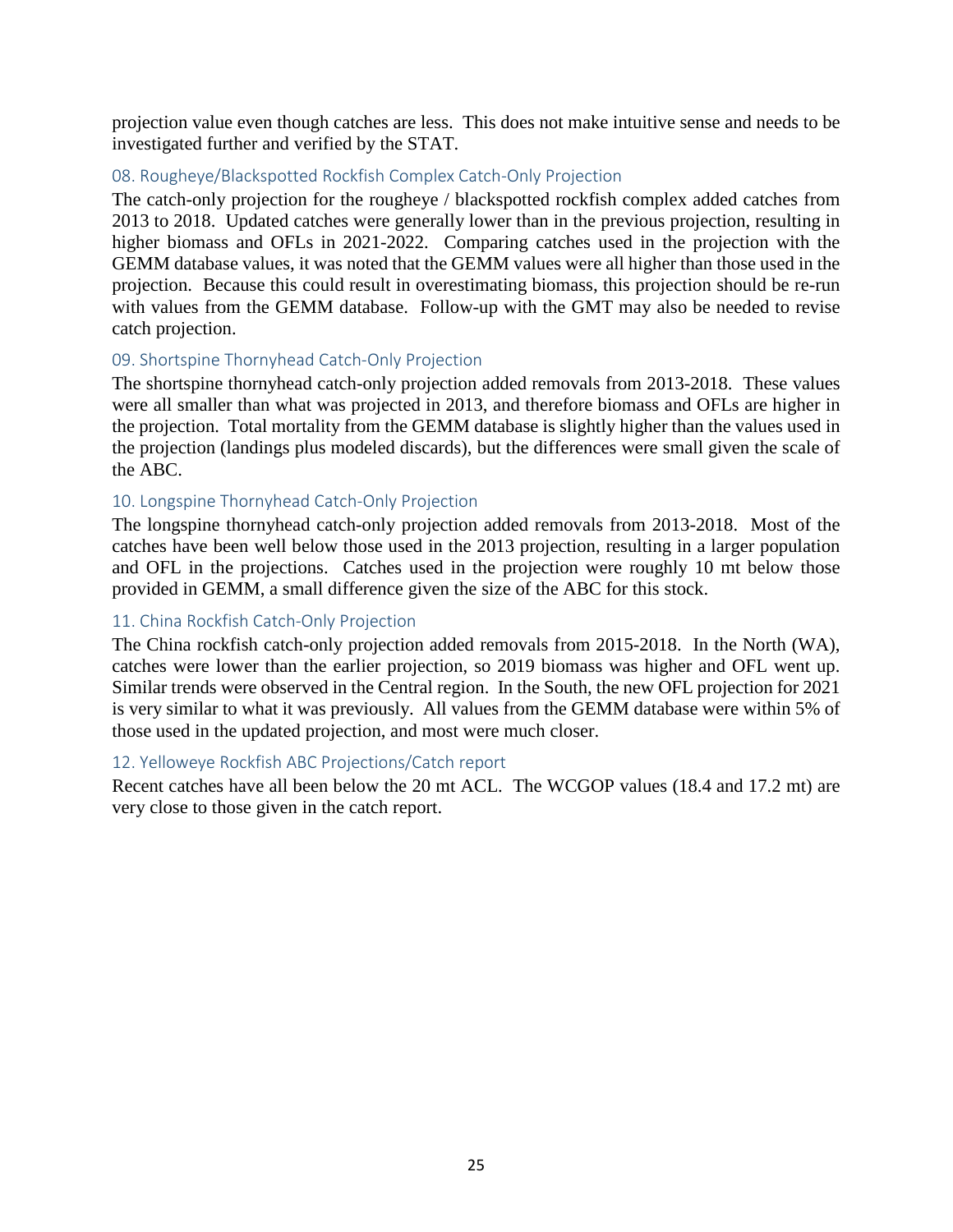#### **References**

- PFMC. 2013. Agenda Item G.7.b, SSC Groundfish Subcommittee Statement Regarding a Change in Target SPR Rate for West Coast Elasmobranch Species. [http://www.pcouncil.org/wp](http://www.pcouncil.org/wp-content/uploads/G7b_GF_SSCSUB_ELASMOBRACH_SPR_SEPT2013BB.pdf)[content/uploads/G7b\\_GF\\_SSCSUB\\_ELASMOBRACH\\_SPR\\_SEPT2013BB.pdf.](http://www.pcouncil.org/wp-content/uploads/G7b_GF_SSCSUB_ELASMOBRACH_SPR_SEPT2013BB.pdf)
- Zhou, S., Yin, S., Thorson, J., Smith, T., Fuller, M. 2012. Linking fishing mortality reference points to life history traits: an empirical study. *Can. J. Fish. Aquat. Sci.* **69**: 1292–1301.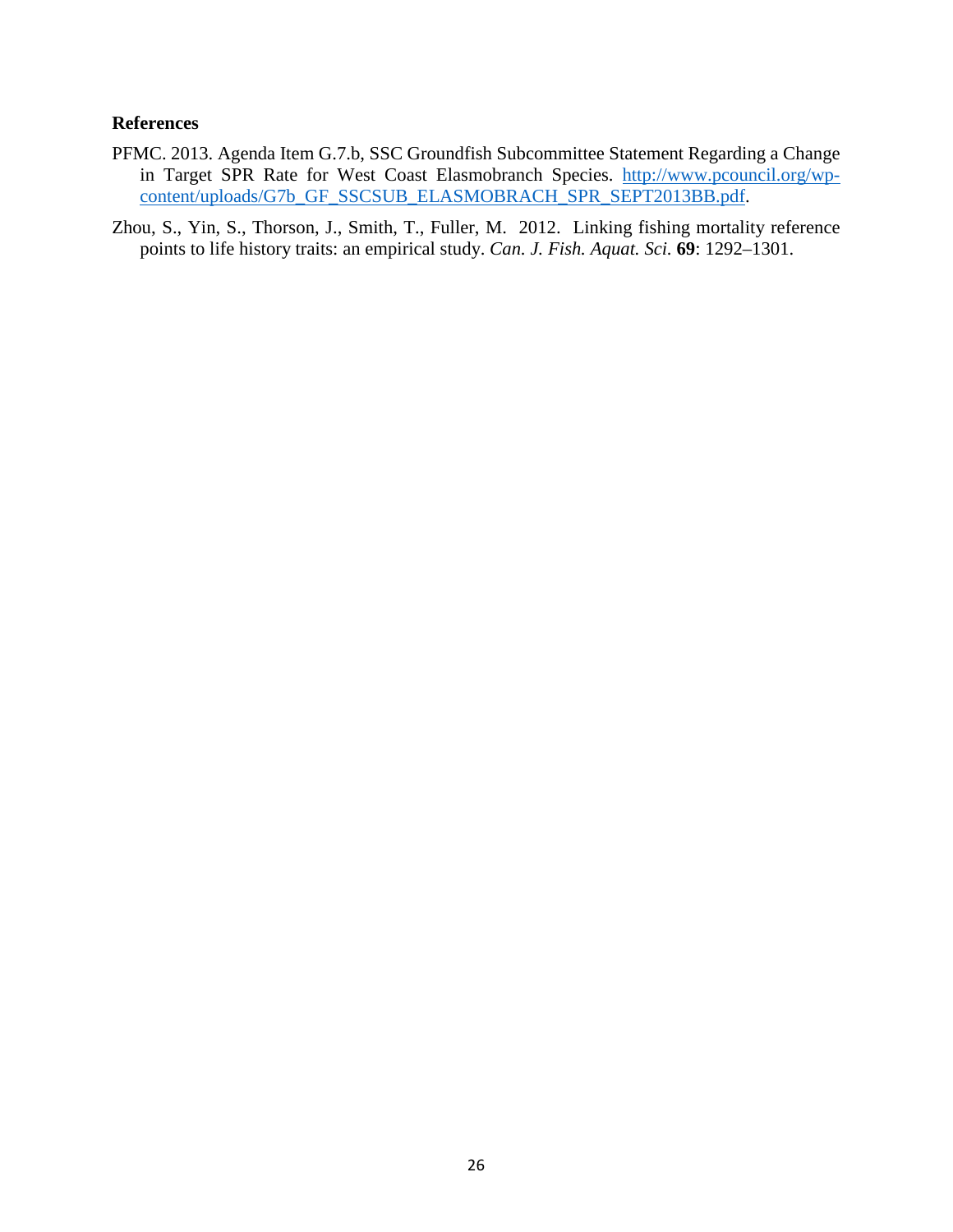| Species / Complex                  | Area                      | Assess.<br>Type | Category       |
|------------------------------------|---------------------------|-----------------|----------------|
| Cabezon                            | S Cal                     | Full            | $\overline{2}$ |
| Cabezon                            | N Cal                     | Full            | $\mathbf{1}$   |
| Cabezon                            | <b>OR</b>                 | Full            | $\mathbf{1}$   |
| Cabezon                            | WA                        | <b>DP</b>       | 3              |
| <b>Big Skate</b>                   | Coastwide                 | Full            | $\overline{2}$ |
| Longnose Skate                     | Coastwide                 | Full            | $\overline{2}$ |
| Sablefish                          | Coastwide                 | Full            | $\mathbf{1}$   |
| Cowcod                             | S of Pt Conc.             | Full            | $\overline{2}$ |
| Cowcod                             | Pt Conc. to Cape<br>Mend. | <b>DBSRA</b>    | 3              |
| Gopher/Black-and-Yellow Rf Complex | CA S of Cape<br>Mendocino | Full            | $\overline{2}$ |
| Petrale Sole                       | Coastwide                 | Update          | $\mathbf{1}$   |
| <b>Widow Rockfish</b>              | Coastwide                 | Update          | 1              |

# **Summary of GFSC Recommended Category Assignments**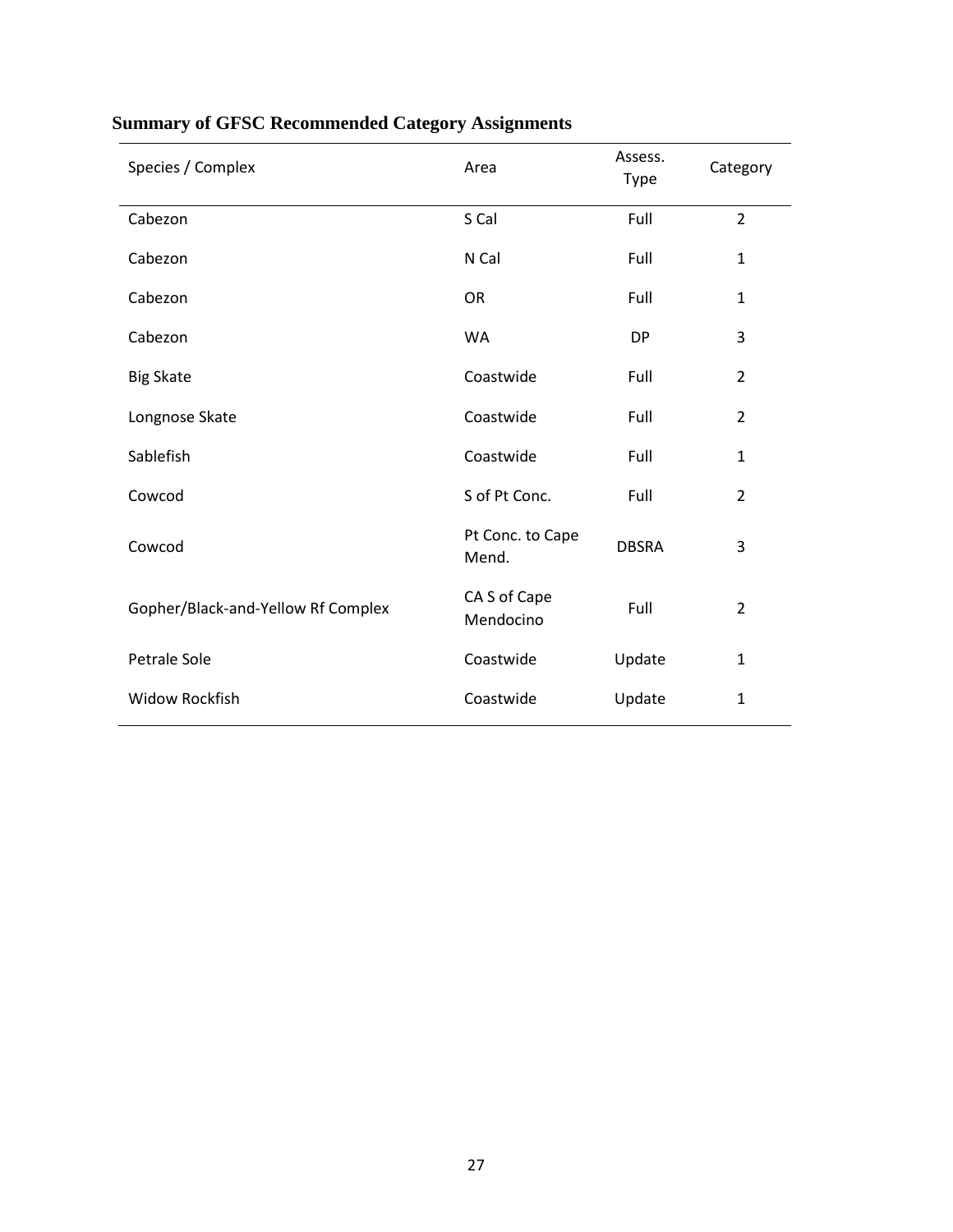#### **Appendix A. Meeting Attendees**

# SSC Groundfish Subcommittee Members David Sampson, Oregon Department of Fish and Wildlife, Chair Aaron Berger, National Marine Fisheries Service Northwest Fisheries Science Center John Budrick, California Department of Fish and Wildlife John Field, SSC Chair, National Marine Fisheries Service Southwest Fisheries Science Center Owen Hamel, National Marine Fisheries Service Northwest Fisheries Science Center Kristin Marshall, National Marine Fisheries Service Northwest Fisheries Science Center Jason Schaffler, Muckelshoot Indian Tribe Rishi Sharma, National Marine Fisheries Service Northwest Fisheries Science Center Stock Assessment Team (STAT) Members Grant Adams, University of Washington Jason Cope, National Marine Fisheries Service Northwest Fisheries Science Center Edward Dick, National Marine Fisheries Service Southwest Fisheries Science Center

Vladlena Gertseva, National Marine Fisheries Service Northwest Fisheries Science Center Melissa Haltuch, National Marine Fisheries Service Northwest Fisheries Science Center Maia Kapur, University of Washington

Kristin McQuaw, University of Washington

Melissa Monk, National Marine Fisheries Service Southwest Fisheries Science Center Andi Stephens, National Marine Fisheries Service Northwest Fisheries Science Center Ian Taylor, National Marine Fisheries Service Northwest Fisheries Science Center Stephanie Thurner, University of Washington

Chantel Wetzel, National Marine Fisheries Service Northwest Fisheries Science Center Advisors

Lynn Mattes, Oregon Department of Fish and Wildlife, Groundfish Management Team Gerry Richter, B&G Seafoods, Inc., Groundfish Advisory Subpanel John DeVore, Pacific Fishery Management Council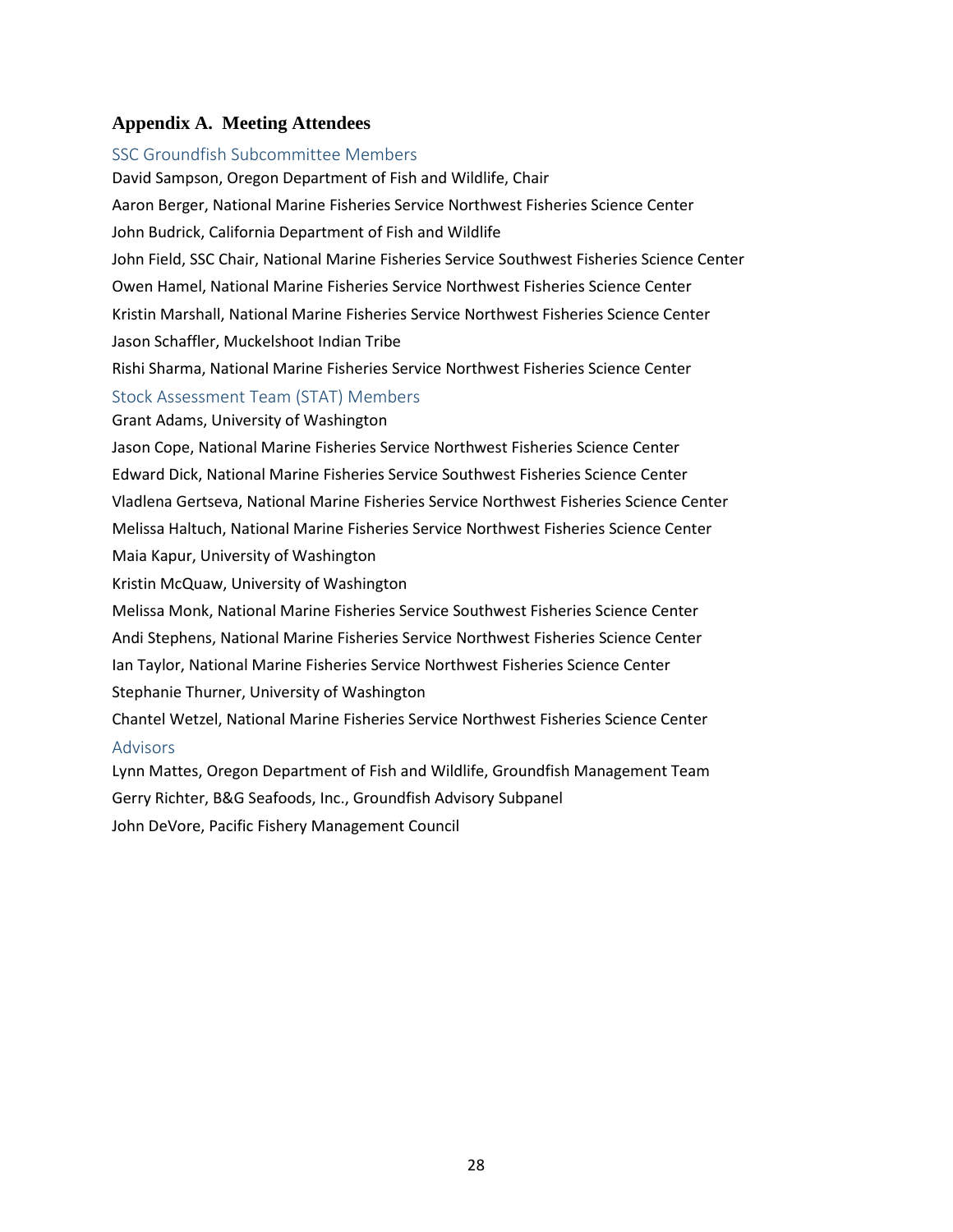# **PROPOSED AGENDA**

# **Scientific and Statistical Committee's**

# **Groundfish Subcommittee**

The Auditorium

NOAA Fisheries, Northwest Fisheries Science Center

2725 Montlake Boulevard East

Seattle, Washington 98112

Online Webinar

Telephone: 206-860-3200

August 20-21, 2019

This is a meeting of the Scientific and Statistical Committee (SSC's) Groundfish Subcommittee, with remote attendance via webinar (see webinar information below). SSC subcommittee meetings are open to the public, and public comments will be taken at the discretion of the SSC Groundfish Subcommittee Chair.

A suggestion for the amount of time each agenda item should take is provided. All times are approximate and subject to change. At the time the agenda is approved, priorities can be set and these times revised. Discussion leaders should determine whether more or less time is required, and request the agenda be amended.

To Attend the Webinar:

- 1. Use this link: *<https://nwfscfram.webex.com/nwfscfram>*
- 2. Enter the Webinar Access Code: 626 668 260
- 3. Please enter your name and email address (required)
- 4. Connect to the audio portion of the meeting by dialing this TOLL number 1-650-479-3208 or connect audio using your computer

System Requirements

- PC-based attendees: Required: Windows® 7 or newer
- Mac®-based attendees: Required: Mac OS® X 10.10 or newer
- Webex supports all major iPhone®, iPad®, Android™ phone or Android tablet OS 4.3 or newer (See webex system requirements: [https://help.webex.com/en-us/nki3xrq/Webex-Meetings-](https://help.webex.com/en-us/nki3xrq/Webex-Meetings-Suite-System-Requirements%23reference_91D7DC41368764B9E37B8593ED86A11C)[Suite-System-Requirements#reference\\_91D7DC41368764B9E37B8593ED86A11C\)](https://help.webex.com/en-us/nki3xrq/Webex-Meetings-Suite-System-Requirements%23reference_91D7DC41368764B9E37B8593ED86A11C).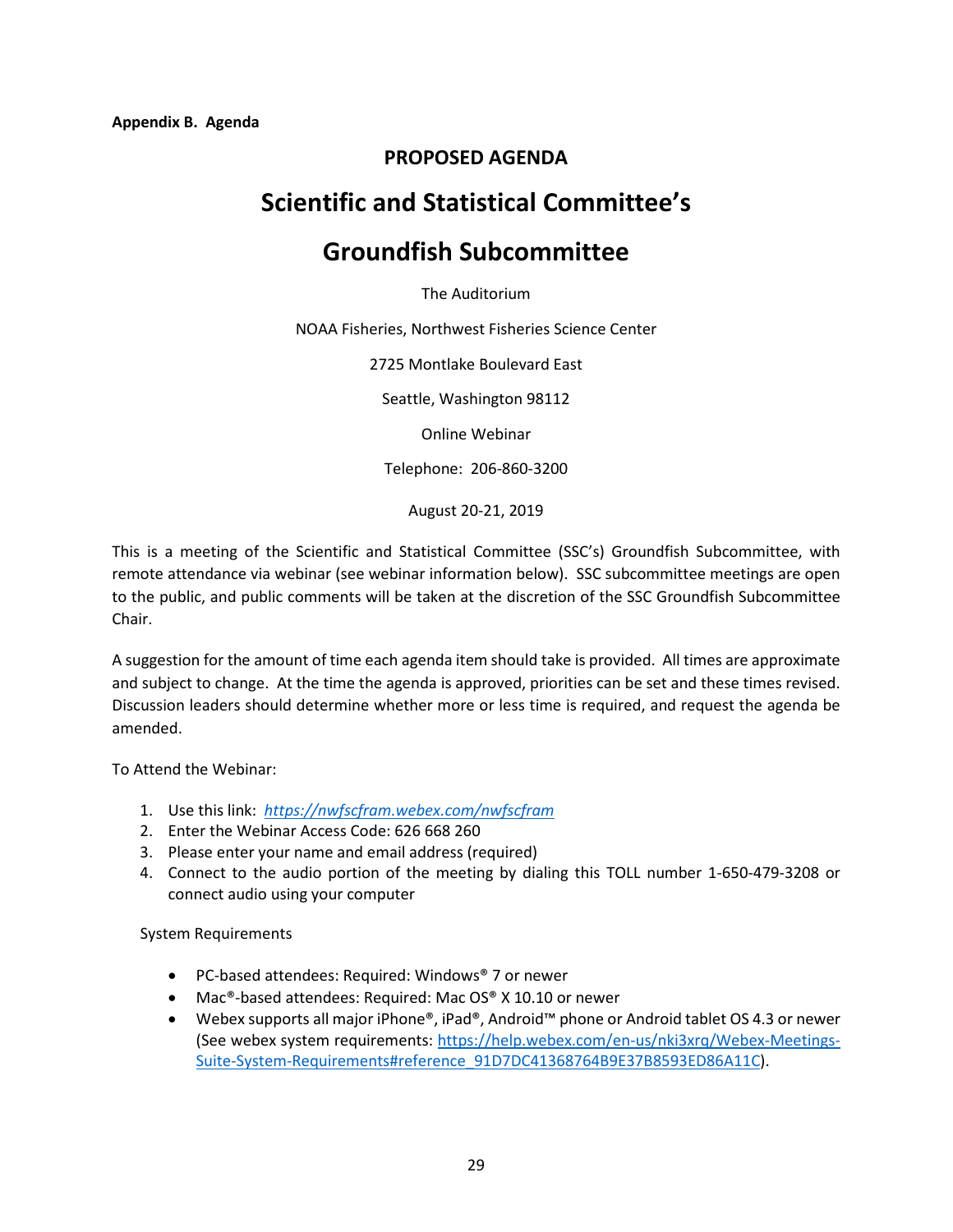Meeting materials are available on the Council's ftp site at [ftp://ftp.pcouncil.org/pub/!Aug\\_20-](ftp://ftp.pcouncil.org/pub/!Aug_20-21_SSC_GF_Subcm_Mtg/) [21\\_SSC\\_GF\\_Subcm\\_Mtg/.](ftp://ftp.pcouncil.org/pub/!Aug_20-21_SSC_GF_Subcm_Mtg/)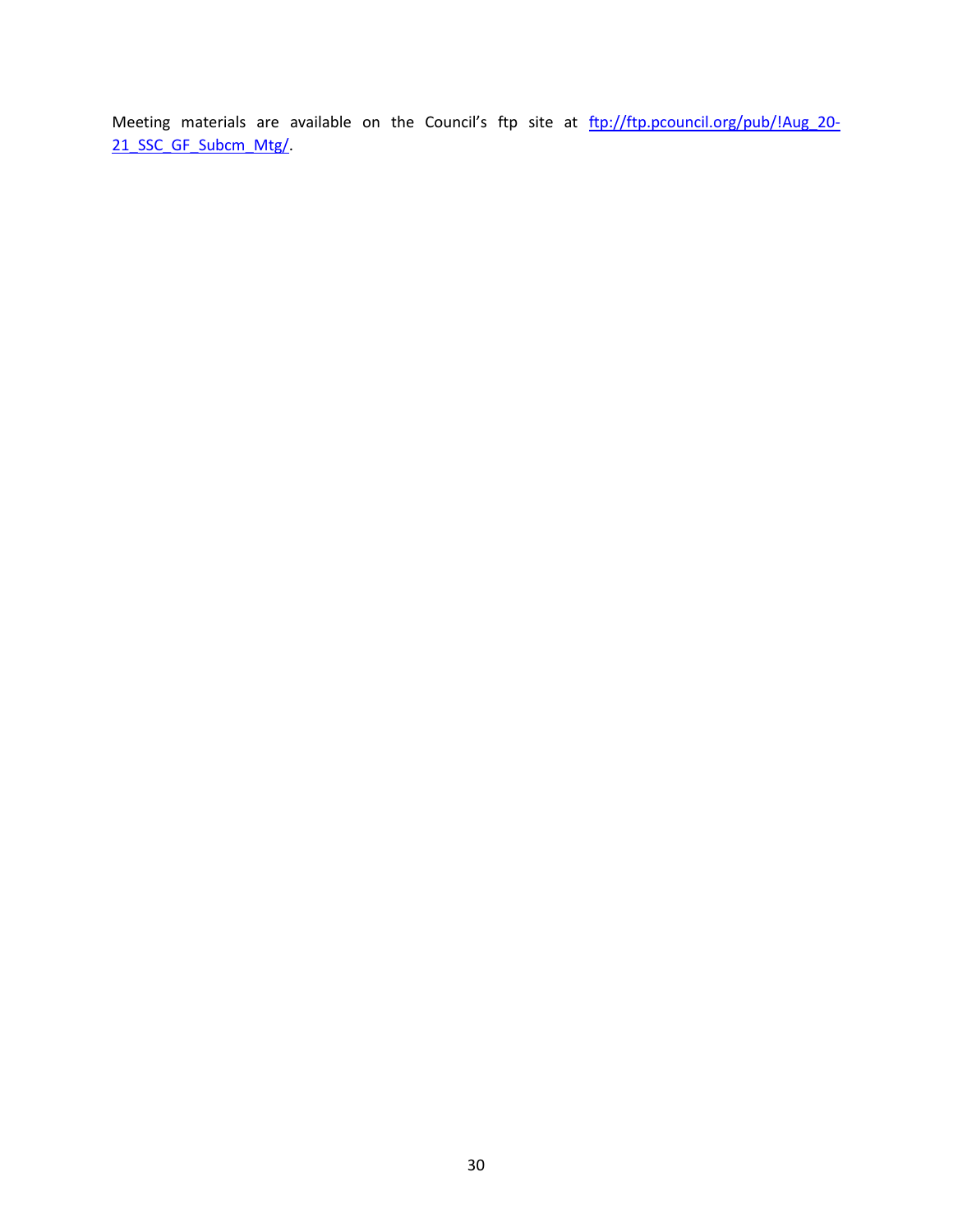#### TUESDAY, AUGUST 20, 2019 – 8:30 AM

#### *A. Call to Order - SSC Groundfish Subcommittee Administrative Matters*

- 1. Call to Order and Introductions **Dave Sampson**
- 2. Webinar Instructions John DeVore
- 3. Approve Agenda
- 4. Rapporteur Assignments

(8:30 a.m., 0.5 hours)

#### *B. Review New Benchmark Assessments and Stock Assessment Review Panel Reports*

- 1. Review the Cabezon Assessments
	- a. Brief Overview of the Assessments Rishi Sharma, Jason Cope, and Aaron Berger
	- b. Consider Endorsing the Assessments as Best Scientific Information Available

If Endorsed:

- i. Identify Major Uncertainties and Considerations for Management Decision-Making
- ii. Recommend the Stock Category and the Sigma
- iii. Review and Recommend the 2021 and 2022 Harvest Specifications
- iv. Recommend Whether the Next Assessment Should be a Benchmark or Update

If Not Endorsed:

- v. Recommend Whether the Assessment Should be Reviewed at the 2019 Mop-Up Panel
- vi. Recommend What Revisions are Needed Before Further Review

(9 a.m.; 1.25 hours)

#### BREAK (10:15 – 10:30 a.m.)

- 2. Review the Big Skate Assessment
	- a. Brief Overview of the Assessment **Dave Sampson and Ian Taylor**
	- b. Consider Endorsing the Assessment as Best Scientific Information Available

If Endorsed:

- i. Identify Major Uncertainties and Considerations for Management Decision-Making
- ii. Recommend the Stock Category and the Sigma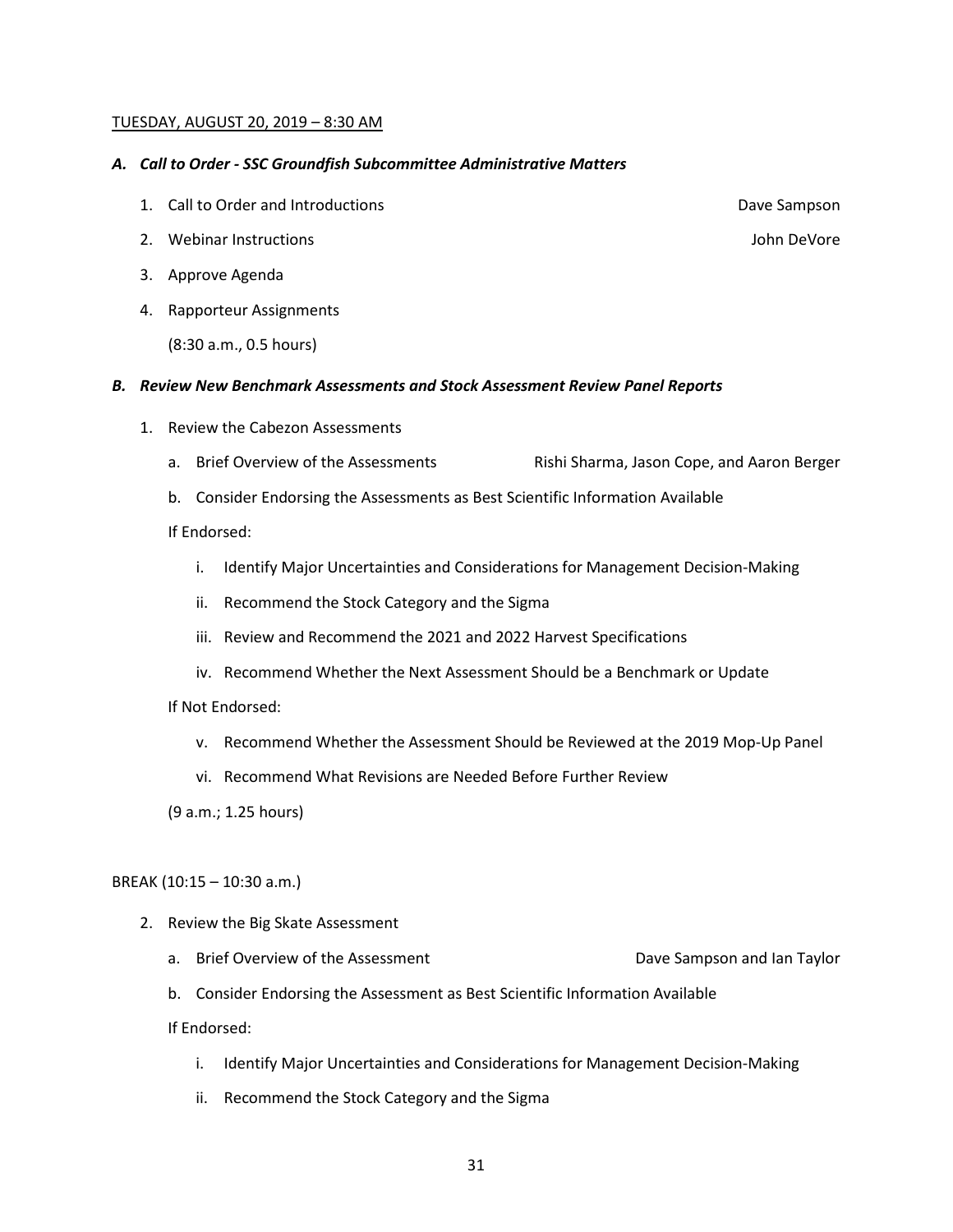- iii. Review and Recommend the 2021 and 2022 Harvest Specifications
- iv. Recommend Whether the Next Assessment Should be a Benchmark or Update If Not Endorsed:
	- v. Recommend Whether the Assessment Should be Reviewed at the 2019 Mop-Up Panel
	- vi. Recommend What Revisions are Needed Before Further Review

(10:30 a.m.; 1 hour)

- 3. Review the Longnose Skate Assessment
	- a. Brief Overview of the Assessment **Dave Sampson and Vlada Gertseva**
	- b. Consider Endorsing the Assessment as Best Scientific Information Available

If Endorsed:

- i. Identify Major Uncertainties and Considerations for Management Decision-Making
- ii. Recommend the Stock Category and the Sigma
- iii. Review and Recommend the 2021 and 2022 Harvest Specifications
- iv. Recommend Whether the Next Assessment Should be a Benchmark or Update

If Not Endorsed:

- v. Recommend Whether the Assessment Should be Reviewed at the 2019 Mop-Up Panel
- vi. Recommend What Revisions are Needed Before Further Review

(11:30 a.m.; 1 hour)

LUNCH (12:30 – 1:30 p.m.)

- 4. Review the Sablefish Assessment
	- a. Brief Overview of the Assessment John Field and Melissa Haltuch
	- b. Consider Endorsing the Assessment as Best Scientific Information Available

If Endorsed:

- i. Identify Major Uncertainties and Considerations for Management Decision-Making
- ii. Recommend the Stock Category and the Sigma
- iii. Review and Recommend the 2021 and 2022 Harvest Specifications
- iv. Recommend Whether the Next Assessment Should be a Benchmark or Update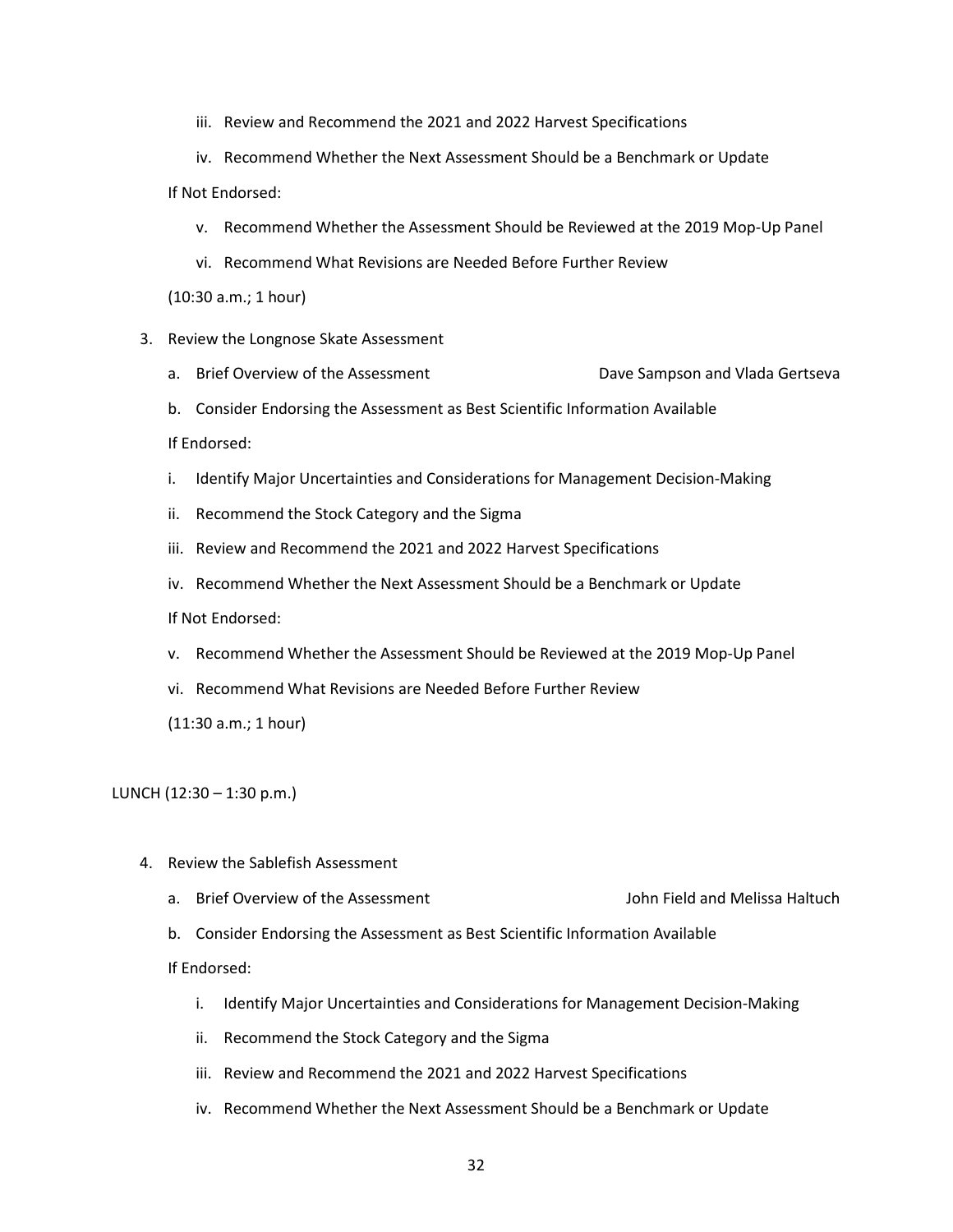If Not Endorsed:

- v. Recommend Whether the Assessment Should be Reviewed at the 2019 Mop-Up Panel
- vi. Recommend What Revisions are Needed Before Further Review

(1:30 p.m.; 1.5 hours)

BREAK (3 – 3:15 p.m.)

- 5. Review the Cowcod Assessment
	- a. Brief Overview of the Assessment Christianus Communicular Communicular Owen Hamel and E.J. Dick
	- b. Consider Endorsing the Assessment as Best Scientific Information Available

If Endorsed:

- i. Identify Major Uncertainties and Considerations for Management Decision-Making
- ii. Recommend the Stock Category and the Sigma
- iii. Review and Recommend the 2021 and 2022 Harvest Specifications
- iv. Recommend Whether the Next Assessment Should be a Benchmark or Update

#### If Not Endorsed:

- v. Recommend Whether the Assessment Should be Reviewed at the 2019 Mop-Up Panel
- vi. Recommend What Revisions are Needed Before Further Review
- (3:15 p.m.; 1 hour)
- 6. Review the Gopher/Black-and-Yellow Rockfishes Assessment
	- a. Brief Overview of the Assessment Communication Communication Communication Communication Density Owen Hamel and Melissa Monk
	- b. Consider Endorsing the Assessment as Best Scientific Information Available

If Endorsed:

- i. Identify Major Uncertainties and Considerations for Management Decision-Making
- ii. Recommend the Stock Category and the Sigma
- iii. Review and Recommend the 2021 and 2022 Harvest Specifications
- iv. Recommend Whether the Next Assessment Should be a Benchmark or Update If Not Endorsed: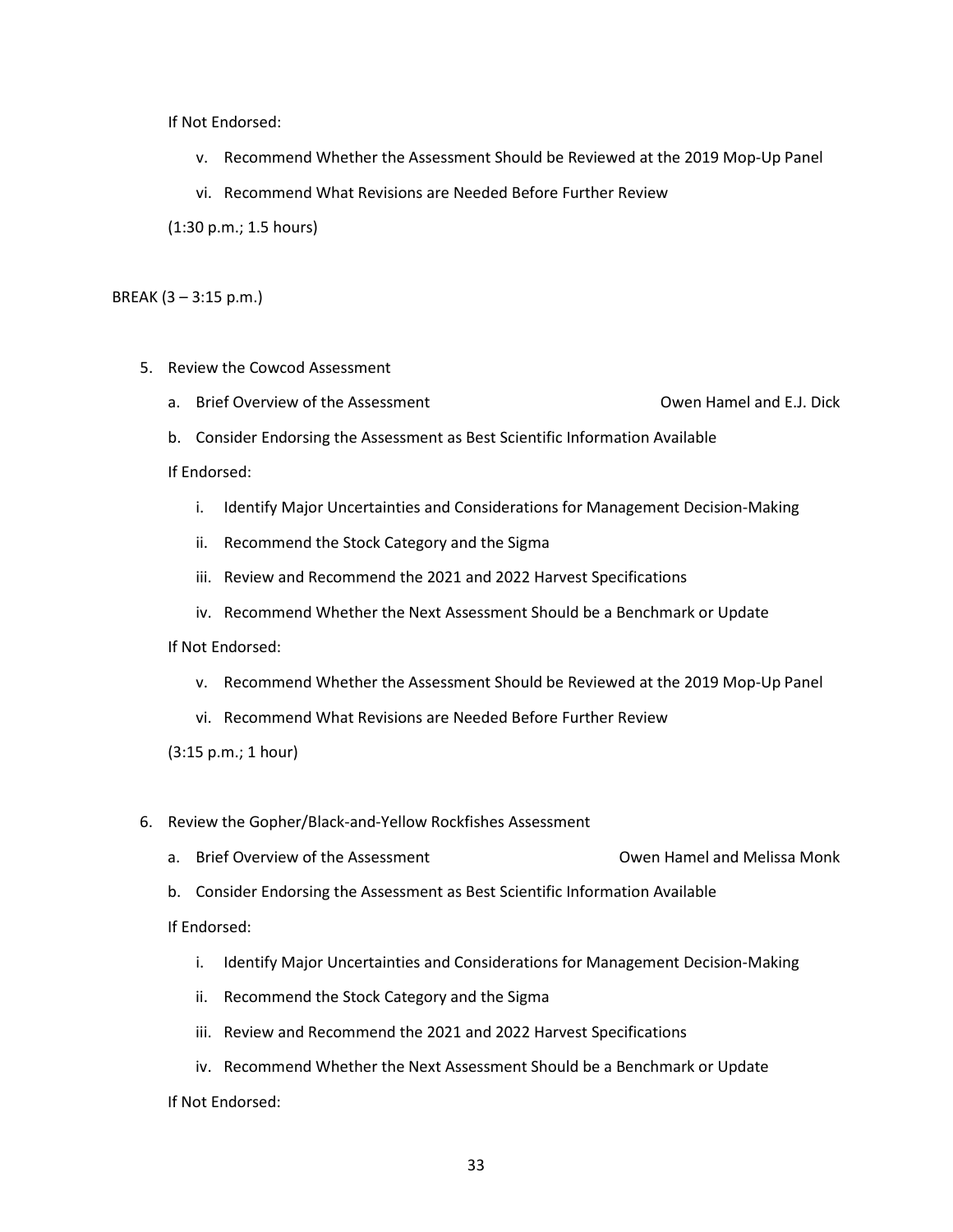- v. Recommend Whether the Assessment Should be Reviewed at the 2019 Mop-Up Panel
- vi. Recommend What Revisions are Needed Before Further Review

(4:15 p.m.; 1 hour)

#### WEDNESDAY, AUGUST 21, 2019 – 8:30 AM

#### *C. Review New Update Stock Assessments*

- 1. Review the Petrale Sole Assessment
	- a. Brief Overview of the Assessment Chantel Wetzel
	- b. Consider Endorsing the Assessment as Best Scientific Information Available

If Endorsed:

- i. Identify Major Uncertainties and Considerations for Management Decision-Making
- ii. Review and Recommend the 2021 and 2022 Harvest Specifications
- If Not Endorsed:
	- iii. Recommend What Revisions are Needed Before Further Review
- (8:30 a.m.; 1 hour)
- 2. Review the Widow Rockfish Assessment
	- a. Brief Overview of the Assessment Grant Adams Grant Adams

b. Consider Endorsing the Assessment as Best Scientific Information Available

If Endorsed:

- i. Identify Major Uncertainties and Considerations for Management Decision-Making
- ii. Review and Recommend the 2021 and 2022 Harvest Specifications
- If Not Endorsed:
	- iii. Recommend What Revisions are Needed Before Further Review

(9:30 a.m.; 1 hour)

BREAK (10:30 – 10:45 a.m.)

#### *D. Review New Catch-Only Updates of Past Assessments*

1. Review the Black Rockfish Catch-Only Update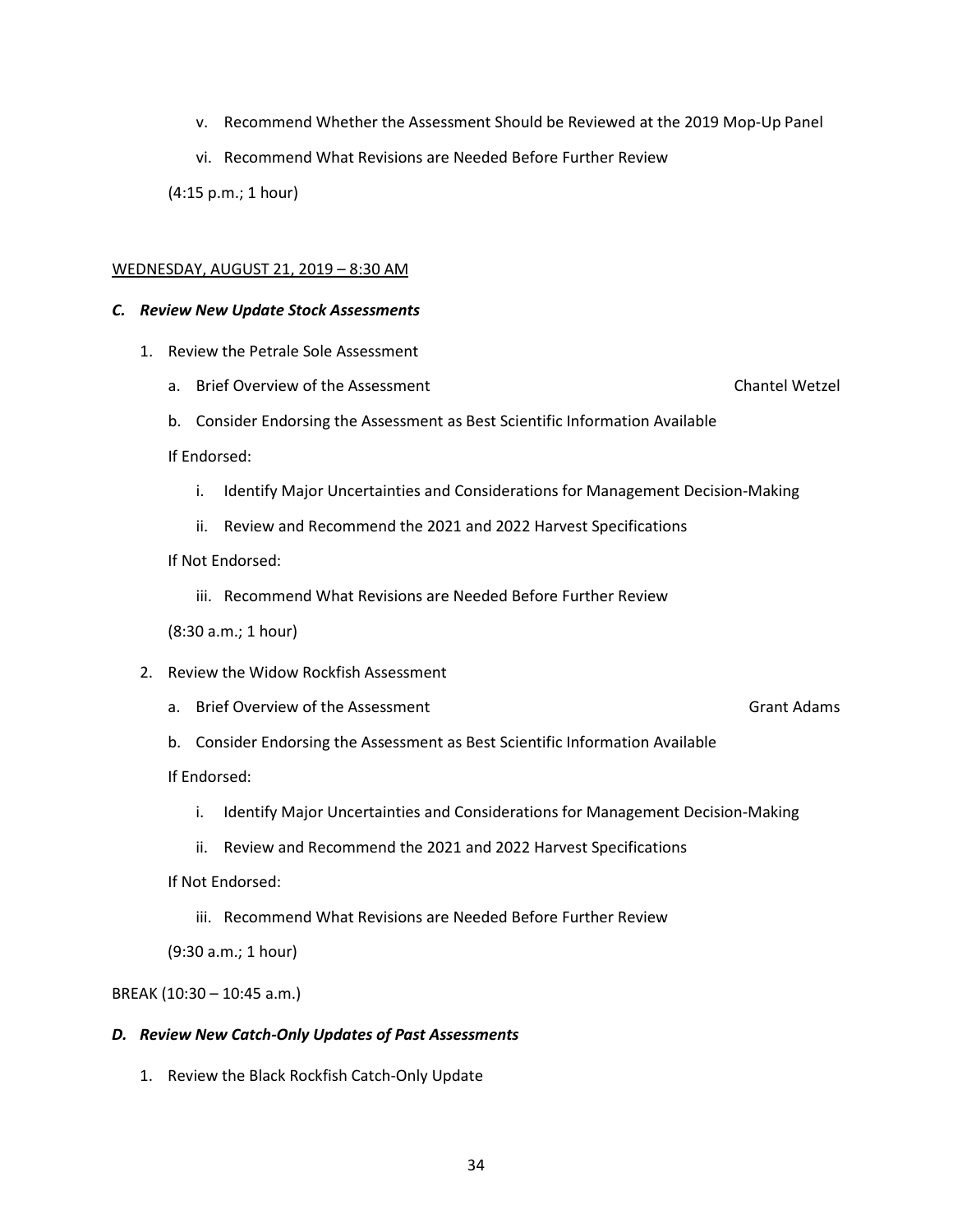4. Review the Canary Rockfish Catch-Only Update a. Brief Overview of the Catch-Only Update **Catch-Only Update** Owen Hamel b. Consider Endorsing the Catch-Only Update as Best Scientific Information Available If Endorsed: i. Review and Recommend the 2021 and 2022 Harvest Specifications

- 
- If Not Endorsed:
	- ii. Recommend What Revisions are Needed Before Further Review

(11:15 a.m.; 0.33 hours)

- 3. Review the California Blue/Deacon Rockfishes Catch-Only Update
	- a. Brief Overview of the Catch-Only Update Chantel Wetzel
	- b. Consider Endorsing the Catch-Only Update as Best Scientific Information Available

If Endorsed:

i. Review and Recommend the 2021 and 2022 Harvest Specifications

If Not Endorsed:

- ii. Recommend What Revisions are Needed Before Further Review
- (11:35 a.m.; 0.33 hours)

b. Consider Endorsing the Catch-Only Update as Best Scientific Information Available If Endorsed:

i. Review and Recommend the 2021 and 2022 Harvest Specifications

If Not Endorsed:

ii. Recommend What Revisions are Needed Before Further Review

(10:45 a.m.; 0.5 hours)

- 2. Review the Blackgill Rockfish Catch-Only Update
	- a. Brief Overview of the Catch-Only Update **Catch-Only Update** Owen Hamel
	- b. Consider Endorsing the Catch-Only Update as Best Scientific Information Available

If Endorsed:

i. Review and Recommend the 2021 and 2022 Harvest Specifications

a. Brief Overview of the Catch-Only Update Andi Stephens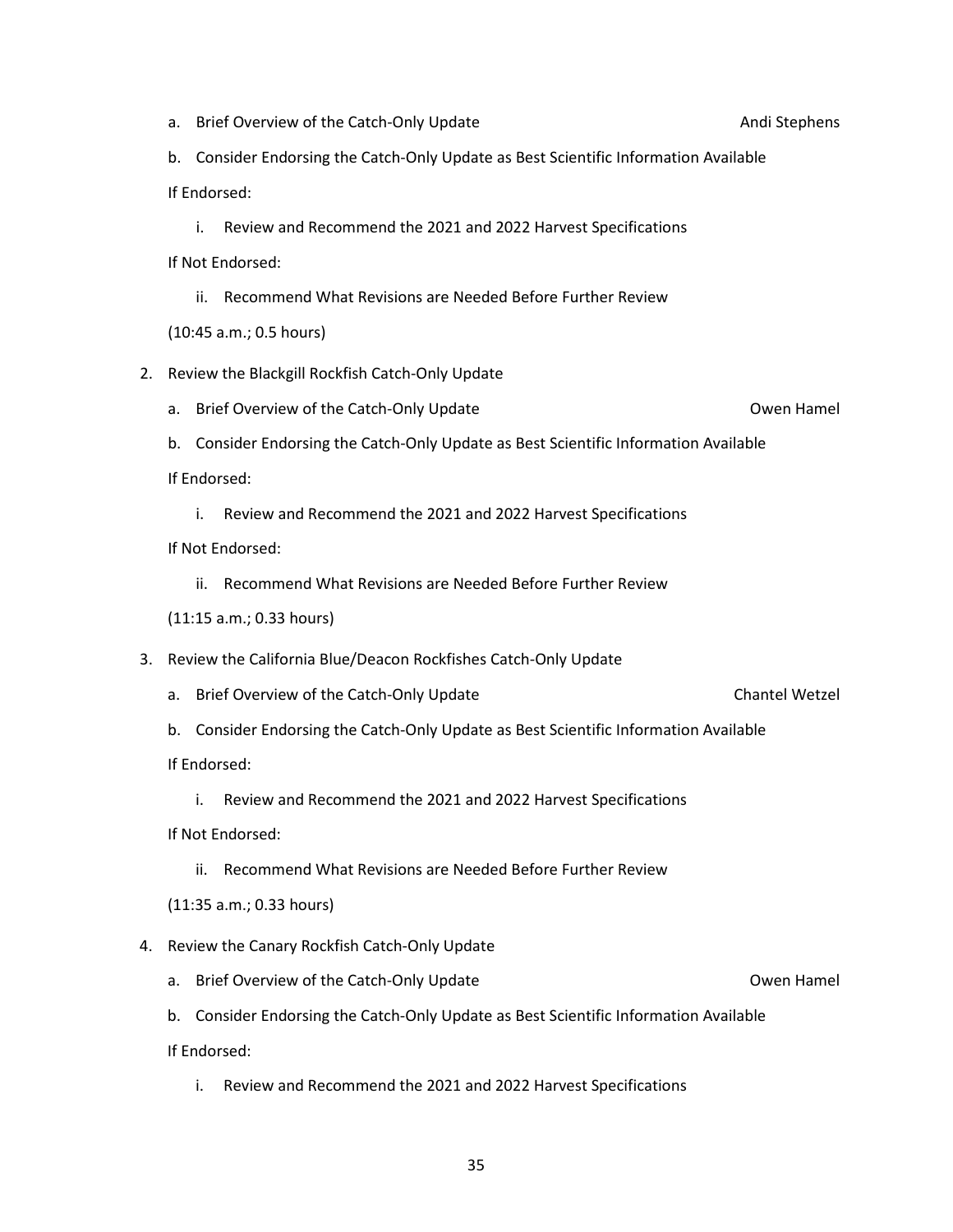If Not Endorsed:

ii. Recommend What Revisions are Needed Before Further Review

(11:55 p.m.; 0.33 hours)

#### LUNCH (12:15- 1:15 p.m.)

- 5. Review the China Rockfish Catch-Only Update
	- a. Brief Overview of the Catch-Only Update **Catch-Only Update** Owen Hamel
	- b. Consider Endorsing the Catch-Only Update as Best Scientific Information Available

If Endorsed:

i. Review and Recommend the 2021 and 2022 Harvest Specifications

If Not Endorsed:

ii. Recommend What Revisions are Needed Before Further Review

(1:15 p.m.; 0.5 hours)

- 6. Review the Darkblotched Rockfish Catch-Only Update
	- a. Brief Overview of the Catch-Only Update **Catch-Only Update** Owen Hamel
	- b. Consider Endorsing the Catch-Only Update as Best Scientific Information Available

If Endorsed:

i. Review and Recommend the 2021 and 2022 Harvest Specifications

If Not Endorsed:

- ii. Recommend What Revisions are Needed Before Further Review
- (1:45 p.m.; 0.33 hours)
- 7. Review the Dover Sole Catch-Only Update
	- a. Brief Overview of the Catch-Only Update Chantel Wetzel
	- b. Consider Endorsing the Catch-Only Update as Best Scientific Information Available

If Endorsed:

i. Review and Recommend the 2021 and 2022 Harvest Specifications

If Not Endorsed:

- ii. Recommend What Revisions are Needed Before Further Review
- (2:05 p.m.; 0.33 hours)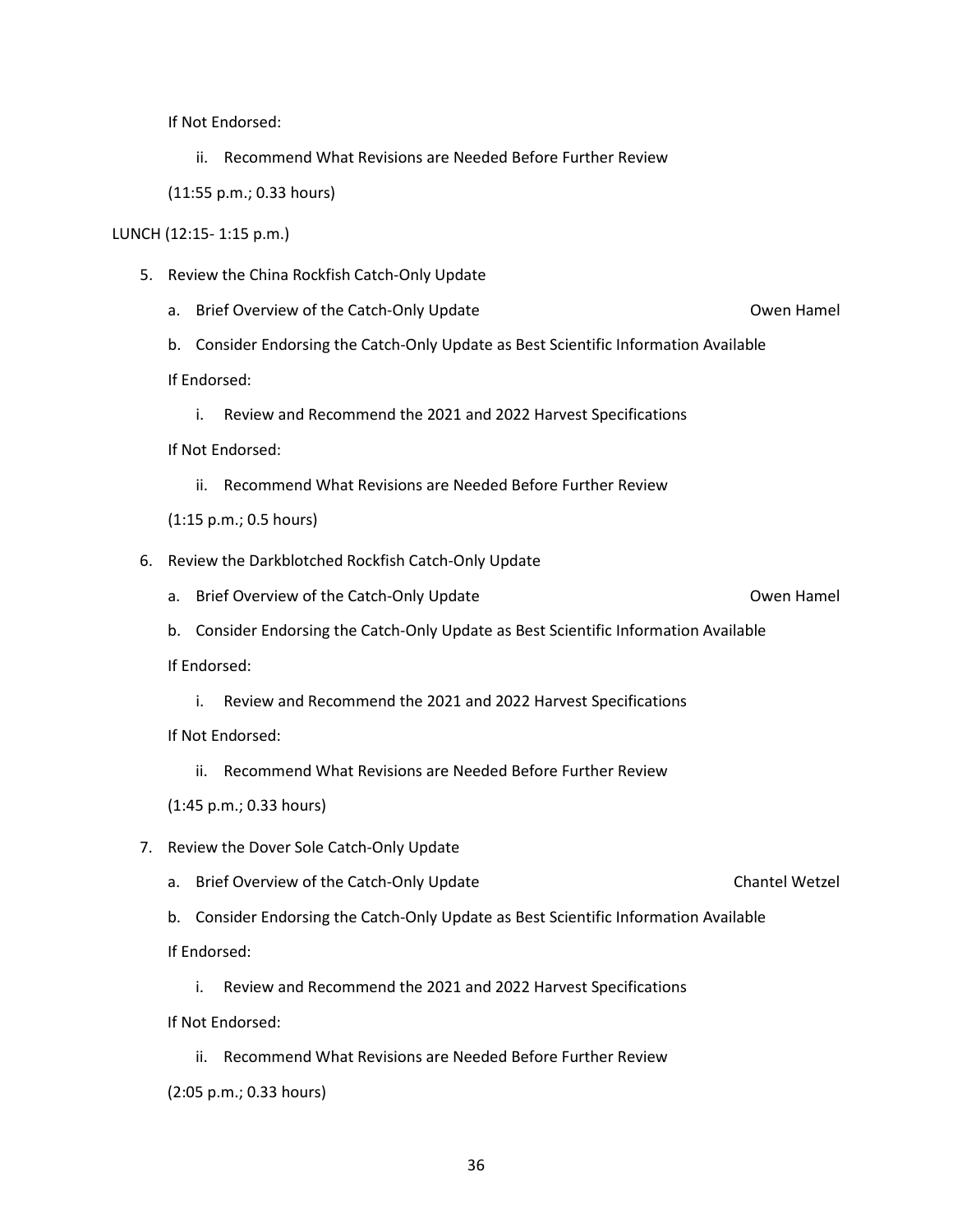- 8. Review the Lingcod Catch-Only Update
	- a. Brief Overview of the Catch-Only Update **Catch-Only Update** Owen Hamel

b. Consider Endorsing the Catch-Only Update as Best Scientific Information Available If Endorsed:

i. Review and Recommend the 2021 and 2022 Harvest Specifications

If Not Endorsed:

ii. Recommend What Revisions are Needed Before Further Review

(2:25 p.m.; 0.5 hours)

BREAK (2:55 – 3:10 p.m.)

- 9. Review the Longspine Thornyhead Catch-Only Update
	- a. Brief Overview of the Catch-Only Update Grant Adams Grant Adams
	- b. Consider Endorsing the Catch-Only Update as Best Scientific Information Available If Endorsed:
		- i. Review and Recommend the 2021 and 2022 Harvest Specifications

If Not Endorsed:

ii. Recommend What Revisions are Needed Before Further Review

(3:10 p.m.; 0.33 hours)

- 10. Review the Rougheye/Blackspotted Rockfishes Catch-Only Update
	- a. Brief Overview of the Catch-Only Update **Catch-Only Update** Owen Hamel
	- b. Consider Endorsing the Catch-Only Update as Best Scientific Information Available If Endorsed:
		- i. Review and Recommend the 2021 and 2022 Harvest Specifications

If Not Endorsed:

ii. Recommend What Revisions are Needed Before Further Review

(3:30 p.m.; 0.33 hours)

- 11. Review the Shortspine Thornyhead Catch-Only Update
	- a. Brief Overview of the Catch-Only Update Ian Taylor Channel Catch-Only Update
	- b. Consider Endorsing the Catch-Only Update as Best Scientific Information Available